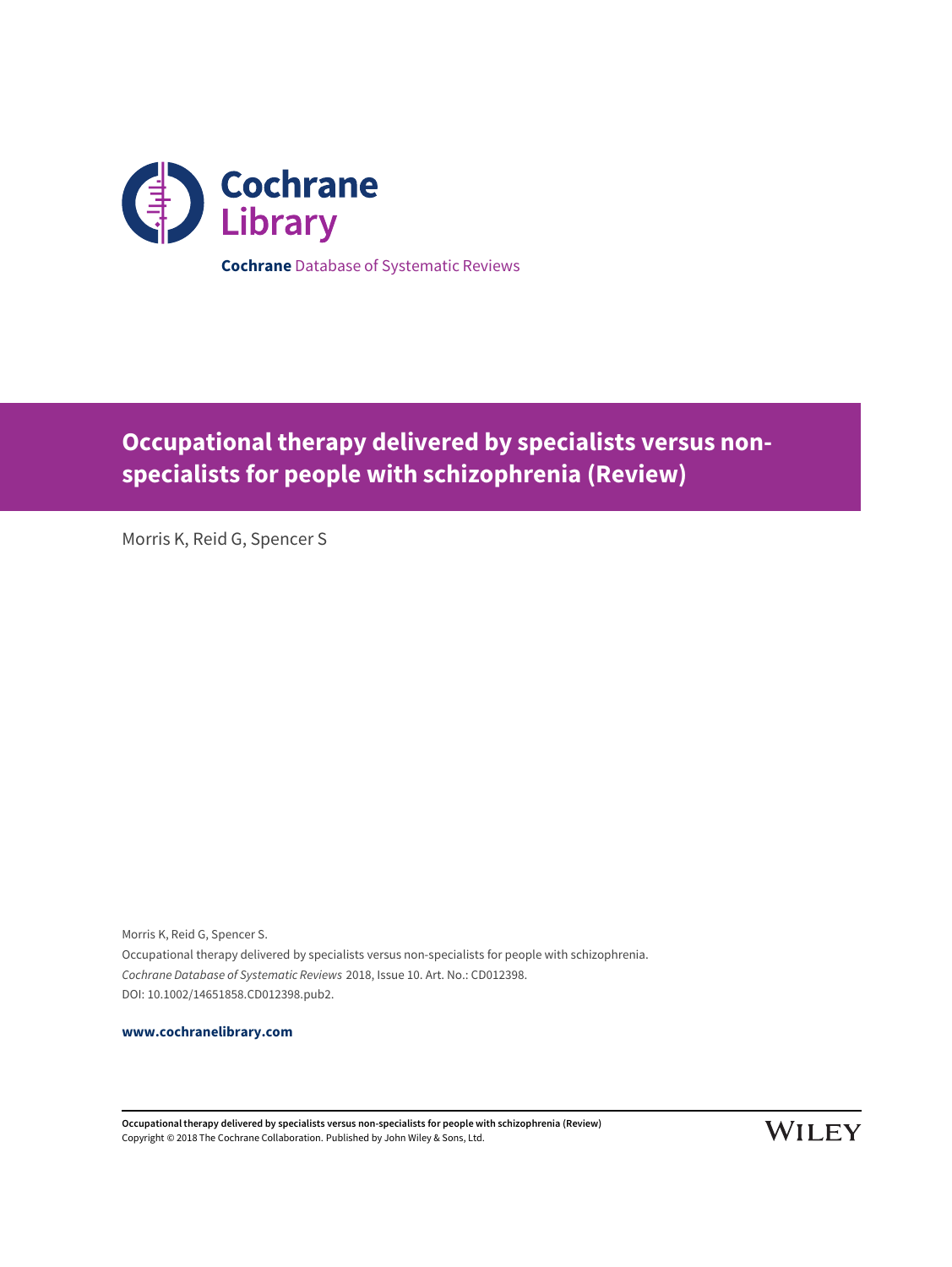# **TABLE OF CONTENTS**

| <b>HEADER</b>                                                                                                                           |    |
|-----------------------------------------------------------------------------------------------------------------------------------------|----|
|                                                                                                                                         |    |
|                                                                                                                                         |    |
|                                                                                                                                         |    |
| <b>BACKGROUND</b>                                                                                                                       |    |
| <b>OBIECTIVES</b><br>a constitution of the constitution of the constitution of the constitution of the constitution of the constitution |    |
|                                                                                                                                         |    |
|                                                                                                                                         | 13 |
| Figure 1.<br>the contract of the contract of the contract of the contract of the contract of the contract of                            | 14 |
| <b>DISCUSSION</b><br>the contract of the contract of the contract of the contract of the contract of the contract of the contract of    | 15 |
|                                                                                                                                         | 16 |
|                                                                                                                                         | 16 |
| <b>REFERENCES</b>                                                                                                                       | 17 |
|                                                                                                                                         | 21 |
|                                                                                                                                         | 23 |
|                                                                                                                                         | 25 |
|                                                                                                                                         | 26 |
|                                                                                                                                         | 26 |
| DIFFERENCES BETWEEN PROTOCOL AND REVIEW                                                                                                 | 26 |

**Occupational therapy delivered by specialists versus non-specialists for people with schizophrenia (Review) i Copyright © 2018 The Cochrane Collaboration. Published by John Wiley & Sons, Ltd.**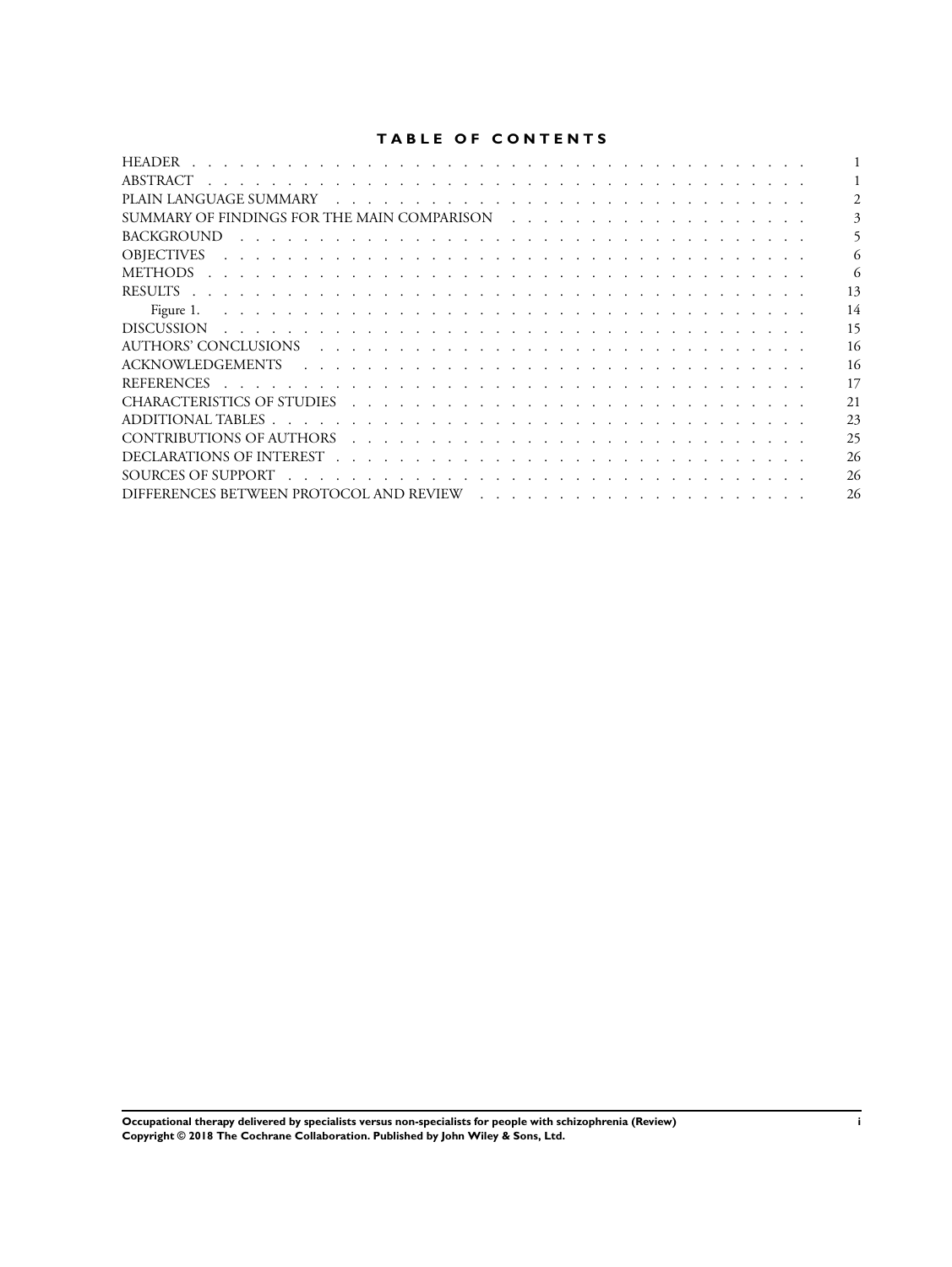**[Intervention Review]**

# **Occupational therapy delivered by specialists versus nonspecialists for people with schizophrenia**

Karen Morris<sup>1</sup>, Graeme Reid<sup>2</sup>, Sally Spencer<sup>3</sup>

<sup>1</sup>Department of Health, Psychology & Social Studies, University of Cumbria, Carlisle, UK. <sup>2</sup>North West Boroughs Healthcare NHS Foundation Trust, Warrington, UK. <sup>3</sup>Postgraduate Medical Institute, Edge Hill University, Ormskirk, UK

Contact address: Sally Spencer, Postgraduate Medical Institute, Edge Hill University, St Helens Road, Ormskirk, Lancashire, L39 4QP, UK. [spencesa@edgehill.ac.uk.](mailto:spencesa@edgehill.ac.uk)

**Editorial group:** Cochrane Schizophrenia Group. **Publication status and date:** New, published in Issue 10, 2018.

**Citation:** Morris K, Reid G, Spencer S. Occupational therapy delivered by specialists versus non-specialists for people with schizophrenia. *Cochrane Database of Systematic Reviews* 2018, Issue 10. Art. No.: CD012398. DOI: 10.1002/14651858.CD012398.pub2.

Copyright © 2018 The Cochrane Collaboration. Published by John Wiley & Sons, Ltd.

## **A B S T R A C T**

#### **Background**

Schizophrenia is a severe mental health condition that is characterised by positive symptoms, such as hallucinations and delusions; negative symptoms, such as flattened affect, thought disorder (disrupted speech), and lack of motivation; and cognitive symptoms, such as problems with memory and attention. Schizophrenia can occur as an isolated episode, or as a recurring cycle of remission and relapse, and is associated with impairment in psychosocial and occupational functioning.

Although antipsychotic drugs are the main treatment for people with schizophrenia, in most countries mental health services usually provide a range of add-on interventions, including occupational therapy. This is a complex intervention designed to support and enable continued participation in daily life through engagement in activities and occupations meaningful to the individual. Occupational therapists are professionals trained to deliver therapy where the emphasis is on improving occupational function and participation rather than treating symptoms, and uses a wide range of methods based on the needs of individuals. However, similar interventions may also be delivered by staff not trained as occupational therapists.

## **Objectives**

To examine the effects of occupational therapy delivered by occupational therapists compared to occupational therapy delivered by any other person for people with schizophrenia.

## **Search methods**

We searched the Cochrane Schizophrenia Group's Study-Based Register of Trials (including trial registers) on 4 November 2016 and 26 July 2018.

## **Selection criteria**

All randomised controlled trials evaluating the functional or clinical outcomes of occupational therapy, or both, for people with schizophrenia delivered by occupational therapists compared with occupational therapy for people with schizophrenia delivered by anyone other than occupational therapists.

## **Data collection and analysis**

Review authors independently inspected citations, selected studies, extracted data, and appraised study quality.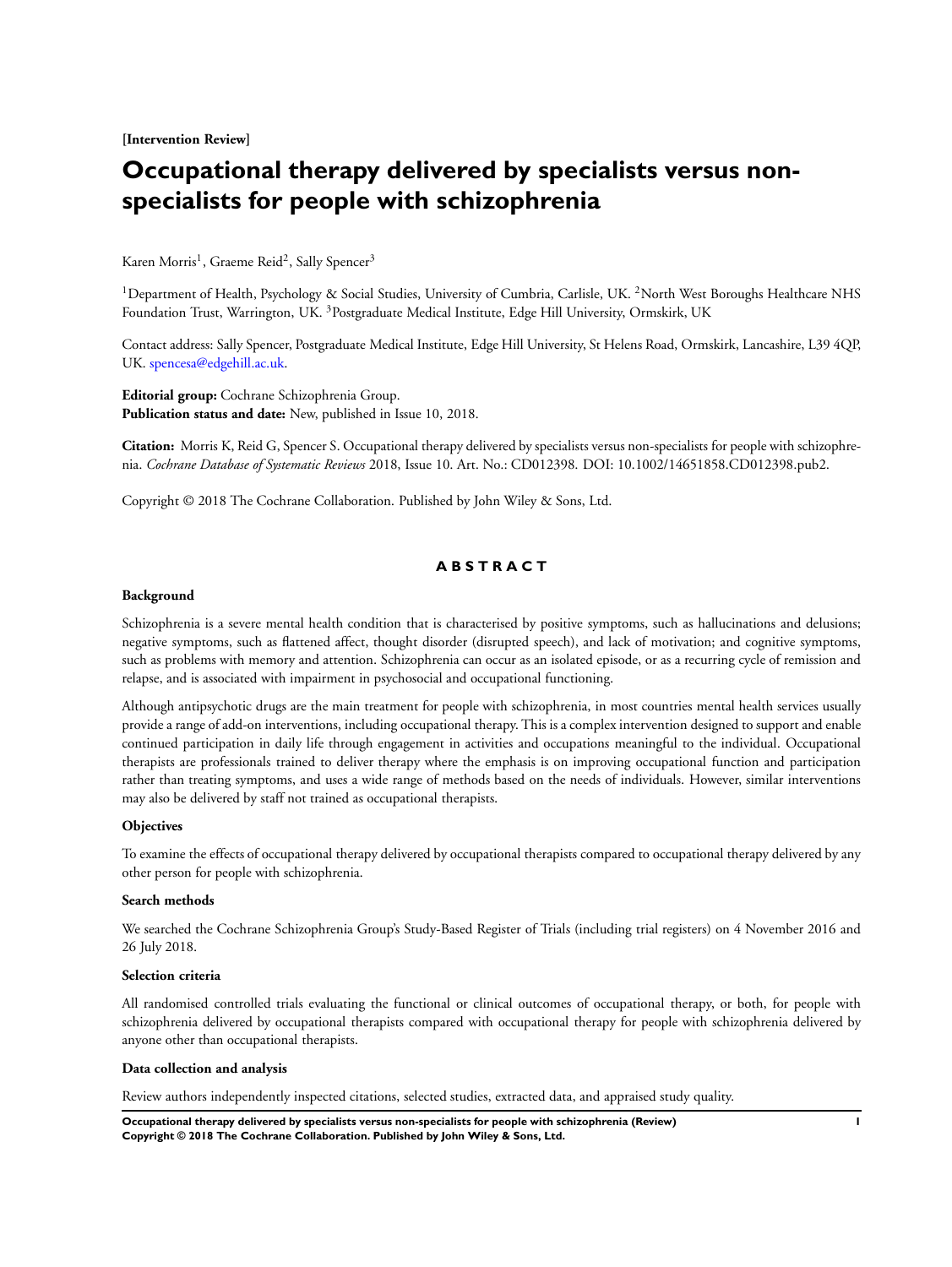## **Main results**

The search yielded 1633 records. Of these, we retrieved 17 full-text reports (14 studies) for further scrutiny, which we subsequently excluded as they did not meet our inclusion criteria.

## **Authors' conclusions**

Currently there are no randomised controlled trials comparing delivery of occupational therapy for people diagnosed with schizophrenia by occupational therapists with delivery of similar interventions by anyone other than occupational therapists. Research studies employing methodologically robust trial designs are needed to establish whether or not there are better outcomes for people with a diagnosis of schizophrenia with occupational therapy that is delivered by trained occupational therapists.

## **P L A I N L A N G U A G E S U M M A R Y**

## **Occupational therapy for schizophrenia provided by occupational therapists compared to others**

## **Review question**

Is there good-quality evidence that occupational therapy for people with a diagnosis of schizophrenia is more effective if it is provided by trained occupational therapists rather than anyone else?

## **Background**

Schizophrenia is a serious mental health condition with a range of symptoms including hearing voices, unusual beliefs, paranoia, disorganised thinking or speech, and loss of motivation. In addition to people diagnosed with schizophrenia receiving medical treatments, services that support such individuals often provide further therapies such as occupational therapy. Occupational therapy aims to help improve the functioning and ability to take part in meaningful activities of people with schizophrenia, rather than focusing on reducing symptoms. Occupational therapy may be provided by specialist professionals trained as occupational therapists. However, similar therapy may be provided by other people who are not trained occupational therapists (e.g. doctors, nurses, other allied health professionals, or support staff). We wanted to find out whether there were any differences between the effectiveness of occupational therapy provided by occupational therapists and similar therapy provided by people not trained as occupational therapists.

## **Searching for evidence**

On 26 July 2018 we ran an electronic search of the Cochrane Schizophrenia Group's specialised register of trials for clinical trials that allocated people with schizophrenia randomly to receive occupational therapy provided by an occupational therapist or receive occupational therapy provided by anyone else.

## **Evidence found**

We identified 1633 potentially relevant records through our database searching, from which we obtained 17 full-text articles for closer inspection. We were unable to include any of these studies in the review and excluded a total of 14 studies.

#### **Conclusions**

At present there is no evidence from randomised controlled trials to permit a judgement as to whether occupational therapy for people with a diagnosis of schizophrenia is more effective if it is provided by trained occupational therapists compared to anyone else. Research is needed to answer this question and to help service providers plan future services that include occupational therapy for people with a diagnosis of schizophrenia.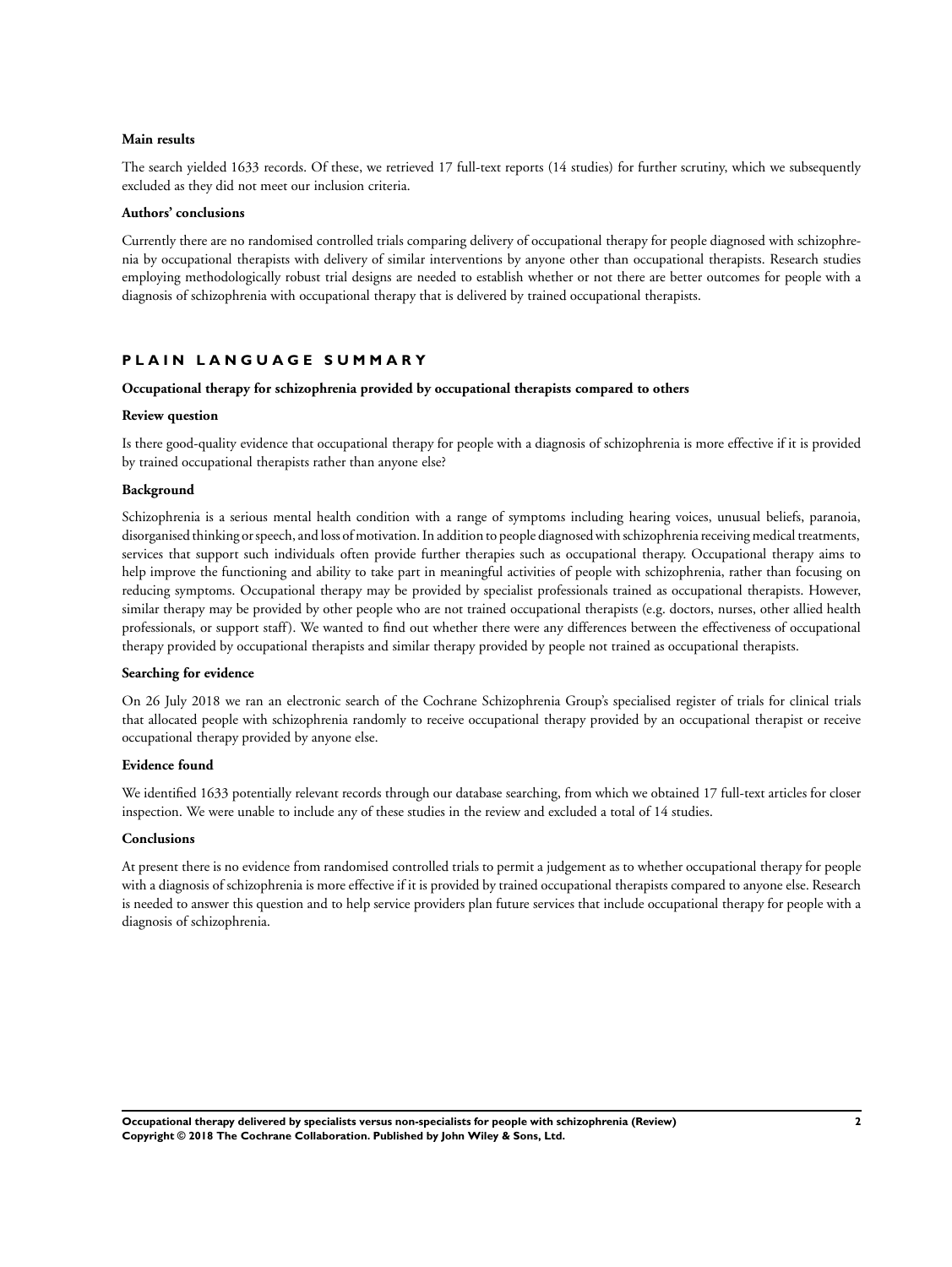# <span id="page-4-0"></span>SUMMARY OF FINDINGS FOR THE MAIN COMPARISON *[\[Explanation\]](http://www.thecochranelibrary.com/view/0/SummaryFindings.html)*

Occupational therapy delivered by specialists compared with delivery by non-specialists for people with schizophrenia

**Patient or population:** adults with schizophrenia

**Settings:** community or hospital

**Intervention:** occupational therapy delivered by specialist

**Comparison:** occupational therapy delivered by non-specialist

| <b>Outcomes</b>          | Illustrative comparative risks* (95% CI)                                               |                                 | <b>Relative effect</b><br>(95% CI) | No. of participants<br>(studies) | Quality of the evidence Comments<br>(GRADE) |  |
|--------------------------|----------------------------------------------------------------------------------------|---------------------------------|------------------------------------|----------------------------------|---------------------------------------------|--|
|                          | <b>Assumed risk</b>                                                                    | <b>Corresponding risk</b>       |                                    |                                  |                                             |  |
|                          | Delivery by specialist                                                                 | Delivery by non-spe-<br>cialist |                                    |                                  |                                             |  |
|                          | Activities of daily living No evidence from randomised controlled trials is available. |                                 |                                    |                                  |                                             |  |
| <b>Global state</b>      |                                                                                        |                                 |                                    |                                  |                                             |  |
| Social functioning       |                                                                                        |                                 |                                    |                                  |                                             |  |
| Adverse effect           |                                                                                        |                                 |                                    |                                  |                                             |  |
| <b>Quality of life</b>   |                                                                                        |                                 |                                    |                                  |                                             |  |
| <b>Employment status</b> |                                                                                        |                                 |                                    |                                  |                                             |  |
| Service use              |                                                                                        |                                 |                                    |                                  |                                             |  |

\* The basis for the **assumed risk** (e.g. the median control group risk across studies) is provided in footnotes. The **corresponding risk** (and its 95% conf idence interval) is based on the assumed risk in the comparison group and the **relative effect** of the intervention (and its 95% CI). **CI:** confidence interval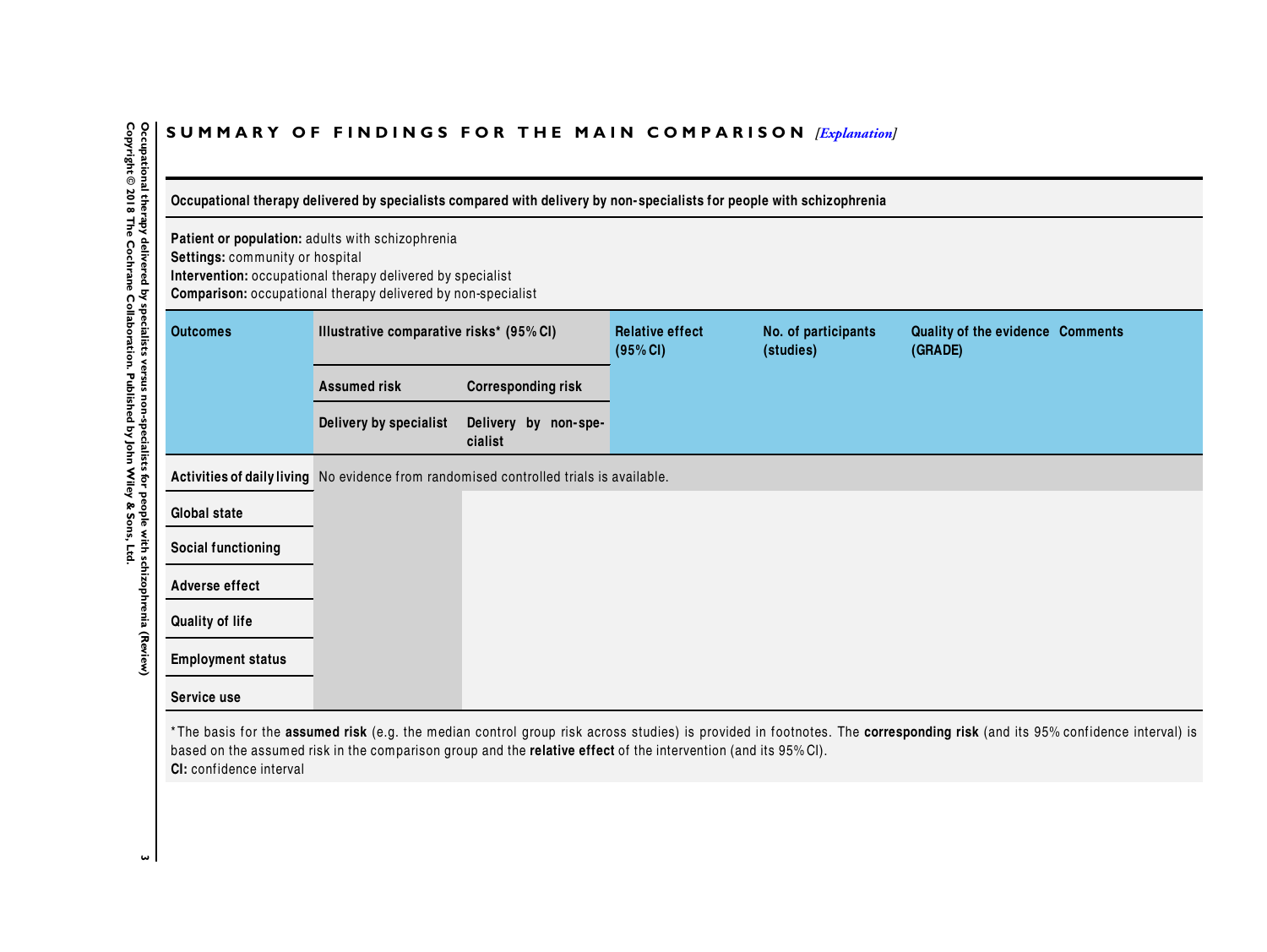GRADE Working Group grades of evidence

High quality: Further research is very unlikely to change our confidence in the estimate of effect.<br>Moderate quality: Further research is likely to have an important impact on our confidence in the estimate of effect and m **Moderate quality:** Further research is likely to have an important impact on our confidence in the estimate of effect and may change the estimate.<br>Low quality: Eurther research is very likely to have an impactant impact o

**Low quality:** Further research is very likely to have an important impact on our confidence in the estimate of effect and is likely to change the estimate.<br>Very low quality: We are very uncertain about the estimate. **Very low quality:** We are very uncertain about the estimate.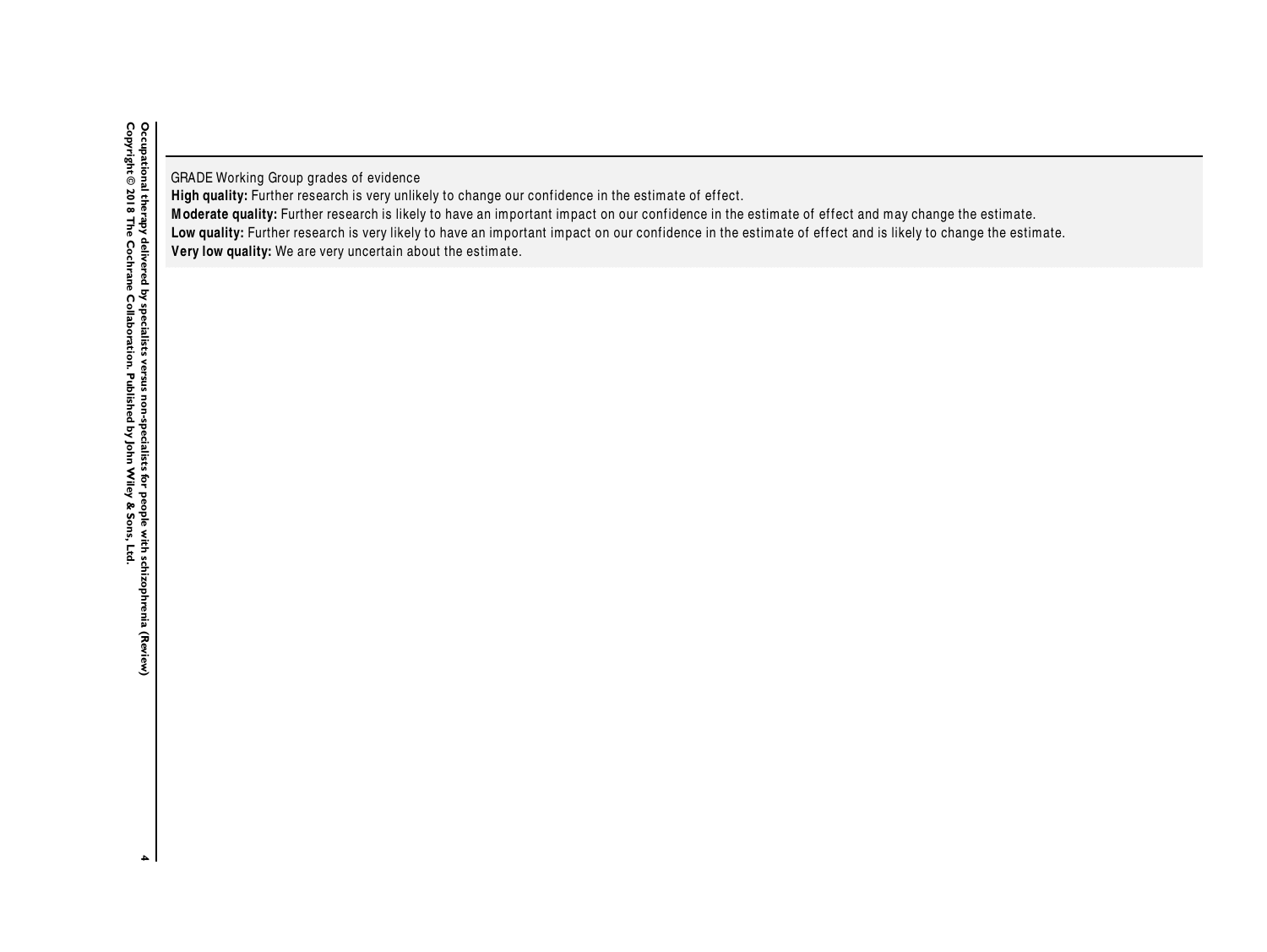# <span id="page-6-0"></span>**B A C K G R O U N D**

## **Description of the condition**

Schizophrenia is a severe mental illness that is characterised by positive symptoms, such as hallucinations and delusions; negative symptoms, such as catatonia, flattened affect, thought disorder (disrupted speech), and lack of motivation; and cognitive symptoms, such as problems with memory and attention [\(Carpenter](#page-18-0) [1994](#page-18-0); [Fioravanti 2005](#page-18-0); [NIMH 2014](#page-18-0)). Schizophrenia can occur as an isolated episode. However, for most people with schizophrenia it is a chronic illness characterised by a cycle of remission and relapse, which often leads to long-term disability [\(Bustillo 2000](#page-18-0)). It is among the top 15 medical conditions associated with impaired functioning [\(Murray 2013](#page-18-0); [NICE 2014\)](#page-18-0). The first episode of schizophrenia most frequently occurs in males in their early 20s and females in their late 20s. It is associated with impairment of both psychosocial and occupational functioning ([APA 2013\)](#page-18-0).

TheWorld Health Organization (WHO) estimates that more than 21 million people worldwide are living with schizophrenia [\(WHO](#page-18-0) [2015](#page-18-0)). The median incidence of schizophrenia is estimated at 15.2 cases per 100,000 of the general population with lifetime prevalence estimated at 7.2 per 1000 of the general population [\(McGrath 2008](#page-18-0)). Prevalence is higher in males compared to females (rate ratio 1.4:1), and the mortality risk for people with schizophrenia is two to three times that of the general population, with an all-cause standardised mortality ratio of 2.6:1 [\(McGrath](#page-18-0) [2008](#page-18-0)).

A number of factors, including migrant status, urban living, and residence in high-income countries, are also associated with an increased risk of schizophrenia ([McGrath 2008](#page-18-0); [McGrath 2009](#page-18-0)). The global burden of disease is substantial. Schizophrenia is defined as the most disabling condition in this disease classification group, and accounts for 7.4% of total disability-adjusted life years (DALYs) attributable to mental and substance use disorders. The peak burden occurs between 25 to 50 years of age ([Whiteford](#page-18-0) [2013](#page-18-0)). It is estimated that only 21% of people of working age with schizophrenia are in paid employment ([Marwaha 2007](#page-18-0)), with combined direct costs of treatment and indirect costs to society (e.g. unemployment, absenteeism, and premature mortality) in England during 2004/2005 of around GBP 6.7 billion [\(Mangalore](#page-18-0) [2007](#page-18-0)). The cost of schizophrenia is estimated at GBP 11.8 billion per year in England, with a public sector cost of GBP 7.2 billion [\(Andrews 2012](#page-18-0)). The costs arise from a range of factors, including inpatient time, loss of employment, disrupted education, homelessness, associated physical health problems, substance misuse, contact with the criminal justice system, and unpaid care provided by family members.

## **Description of the intervention**

Occupational therapy is a complex intervention that incorporates the dynamic interchange of a range of personal and environmental factors ([Creek 2005](#page-18-0)). While antipsychotic drugs are the mainstay of treatment for people with schizophrenia, these are often only part of a larger package of care that involves multiple healthcare professionals and therapies. Occupational therapists are a core member of multiprofessional teams that care for people with schizophrenia, and have unique skills in activity and occupational analysis that complement the skills of other members of the multiprofessional team ([Creek 2005;](#page-18-0) [WFOT 2010\)](#page-18-0).

Occupational therapy is designed to support and enable continued participation in daily life through engagement in activities and occupations meaningful to the individual [\(WFOT 2010\)](#page-18-0). Occupational therapists are uniquely trained to work across a broad range of physical, mental health, and social settings where the emphasis of therapy is on improving function rather than treating the symptoms of schizophrenia. Through modification of daily activities or the environment, or both, occupational therapists facilitate meaningful engagement in life activities ([Creek 2003](#page-18-0); [WFOT 2010](#page-18-0)). Occupational therapy is not prescriptive, and a wide range of interventions are used when working with people, depending on their individual needs, preferences, and interests [\(Creek 2005](#page-18-0); [WFOT](#page-18-0) [2010](#page-18-0)). Common occupational therapy interventions include helping children with disabilities to participate fully in school and social situations, helping people recovering from injury to regain skills, and providing support for older adults who are experiencing physical and cognitive changes.

Schizophrenia impacts on a person's ability to participate in activities and engage with social roles [\(NICE 2014](#page-18-0)). Occupational therapists work in both hospital and community settings using a combination of individual and group interventions [\(Cook 2007;](#page-18-0) [Smith 2014](#page-18-0)). The occupational therapist aims to use the activities that are important to the individual to help them increase skills that can help them live a fulfilling life ([Urlic 2010\)](#page-18-0).

## **How the intervention might work**

People with schizophrenia can experience difficulty engaging in everyday life [\(Nagle 2002](#page-18-0)). This has been attributed to negative symptoms, [Mairs 2004](#page-18-0), and to symptom severity [\(Bejerholm](#page-18-0) [2004](#page-18-0)).

Occupational therapy interventions for people with long-term mental health issues such as schizophrenia aim to improve quality of life and social participation [\(Bryant 2014\)](#page-18-0). This is achieved through adaptation of activities and environments important to the individual to enable skill development and building of their confidence in the execution of everyday tasks [\(Bryant 2014;](#page-18-0) [Cook](#page-18-0) [2007](#page-18-0); [Smith 2014\)](#page-18-0). This may include:

- practical self care;
- domestic skills, such as cooking and budgeting;
- work skills;
- leisure activities;

**Occupational therapy delivered by specialists versus non-specialists for people with schizophrenia (Review) 5 Copyright © 2018 The Cochrane Collaboration. Published by John Wiley & Sons, Ltd.**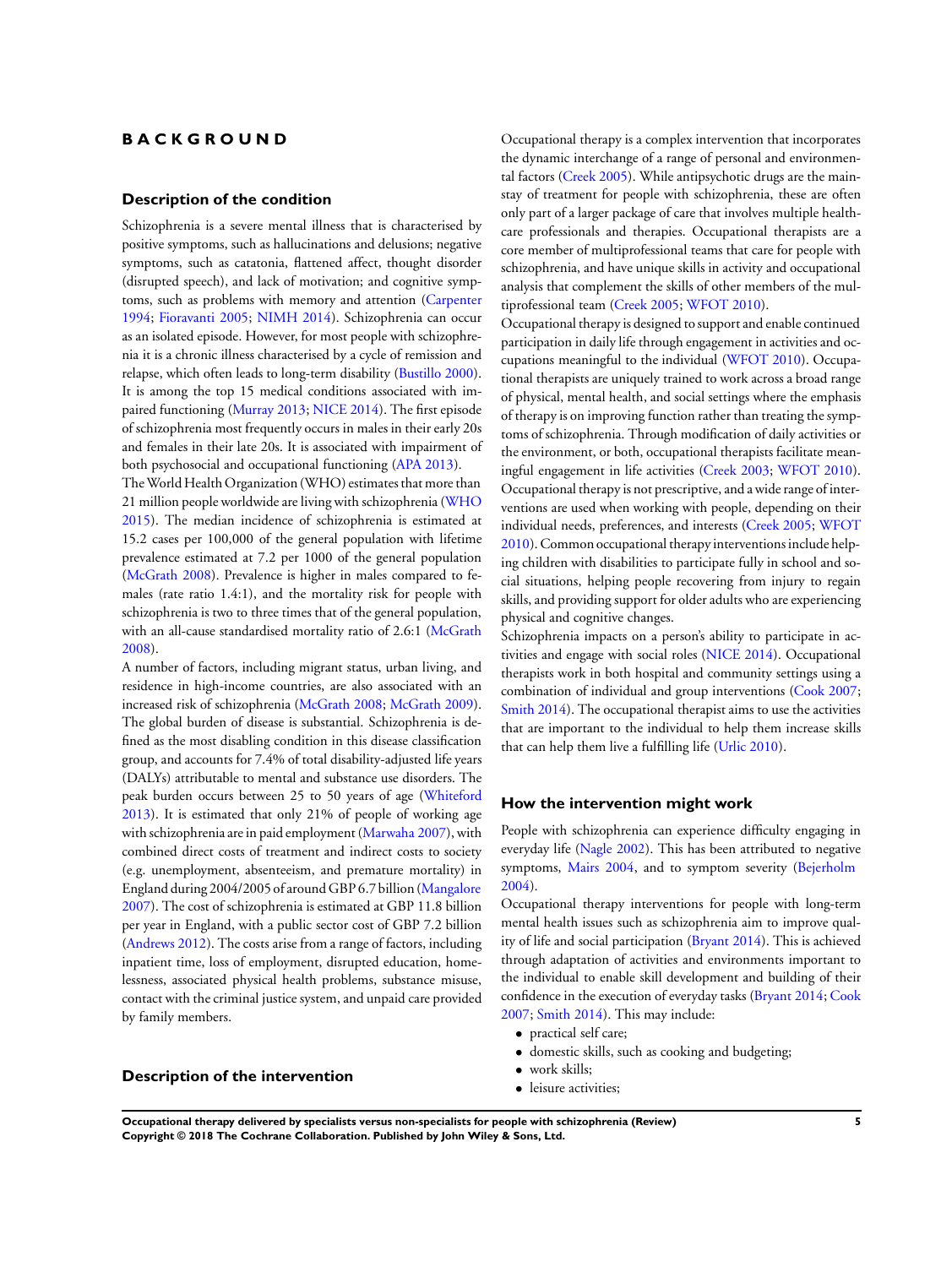- development of social skills;
- carer support.

Occupational therapy focuses on occupations and personal strengths rather than problems, and thereby promotes the development of self determination, confidence, and understanding of health and well-being needs ([COT 2006](#page-18-0)). Occupational therapists are trained to analyse, grade, and adapt occupations to suit personal circumstances and individual needs, and they actively involve people with the therapy within the framework of their own treatment and recovery journey. Occupational therapist-led interventions improve the quality of life and well-being for people with long-term mental health conditions such as schizophrenia ([Aubin](#page-18-0) [1999](#page-18-0)). The development and maintenance of these skills has been shown to reduce readmission to hospital ([Smith 2014](#page-18-0)).

## **Why it is important to do this review**

Currently there are no published formal evaluations of the evidence on the effectiveness of specialist-administered occupational therapy compared to occupational therapy delivered by other healthcare providers for people with schizophrenia. We aimed to evaluate the effectiveness of training specialised occupational therapists for enhancing the outcomes of occupational therapy. This will provide clinically useful information to enhance the quality of care among people with schizophrenia, to help clinicians in developing integrated care pathways, and to assist health policymakers in planning resource allocation.

# **O B J E C T I V E S**

To examine the effects of occupational therapy delivered by occupational therapists compared to occupational therapy delivered by any other person for people with schizophrenia. Our secondary objectives were to determine whether the response differs by specific type (e.g. hospital versus non-hospital setting), intensity (e.g. more therapist contact time or more frequent task repetition), or duration of occupational therapy.

# **M E T H O D S**

## **Criteria for considering studies for this review**

## **Types of studies**

We planned to include all relevant randomised controlled trials. If a trial was described as 'double-blind' but implied randomisation, we planned to include such trials in a sensitivity analysis (see

the [Sensitivity analysis\)](#page-6-0). We planned to exclude quasi-randomised studies, such as those that allocated participants by alternate days of the week. Had we found studies where participants were given additional treatments alongside occupational therapy, we would only have included data if the adjunct treatment was evenly distributed between groups and only the occupational therapy was randomised.

## **Types of participants**

We included people diagnosed with schizophrenia or related disorders, including schizophreniform disorder, schizoaffective disorder, and delusional disorder, by any means of diagnosis and irrespective of age, sex, or severity of illness. If trials included participants with a range of psychiatric diagnoses, we would only have included data reported separately for people with a diagnosis of schizophrenia.

We aimed to ensure that all information was as relevant to the current care of people diagnosed with schizophrenia as possible. We therefore proposed to clearly highlight the current clinical state (acute, early postacute, partial remission, remission), the stage (prodromal, first episode, early illness, persistent), and whether the included studies focused primarily on people with particular problems (e.g. negative symptoms, treatment-resistant illnesses).

#### **Types of interventions**

#### **1. Occupational therapy delivered by occupational therapists**

Study publications were unlikely to report the credentials of occupational therapists. We therefore defined an occupational therapist as anyone the study authors described as such.

## **2. Occupational therapy delivered by anyone other than occupational therapists**

For example, doctors, nurses, allied health professionals, or support staff.

Where the included studies did not state who delivered the occupational therapy interventions, we planned to contact the study authors for clarification. We intended to exclude studies where we were unable to ascertain which professionals delivered the occupational therapy.

## **Types of outcome measures**

We planned to divide outcomes into short-term (less than six months), medium-term (seven to 12 months), and long-term (more than one year) outcomes.

**Occupational therapy delivered by specialists versus non-specialists for people with schizophrenia (Review) 6 Copyright © 2018 The Cochrane Collaboration. Published by John Wiley & Sons, Ltd.**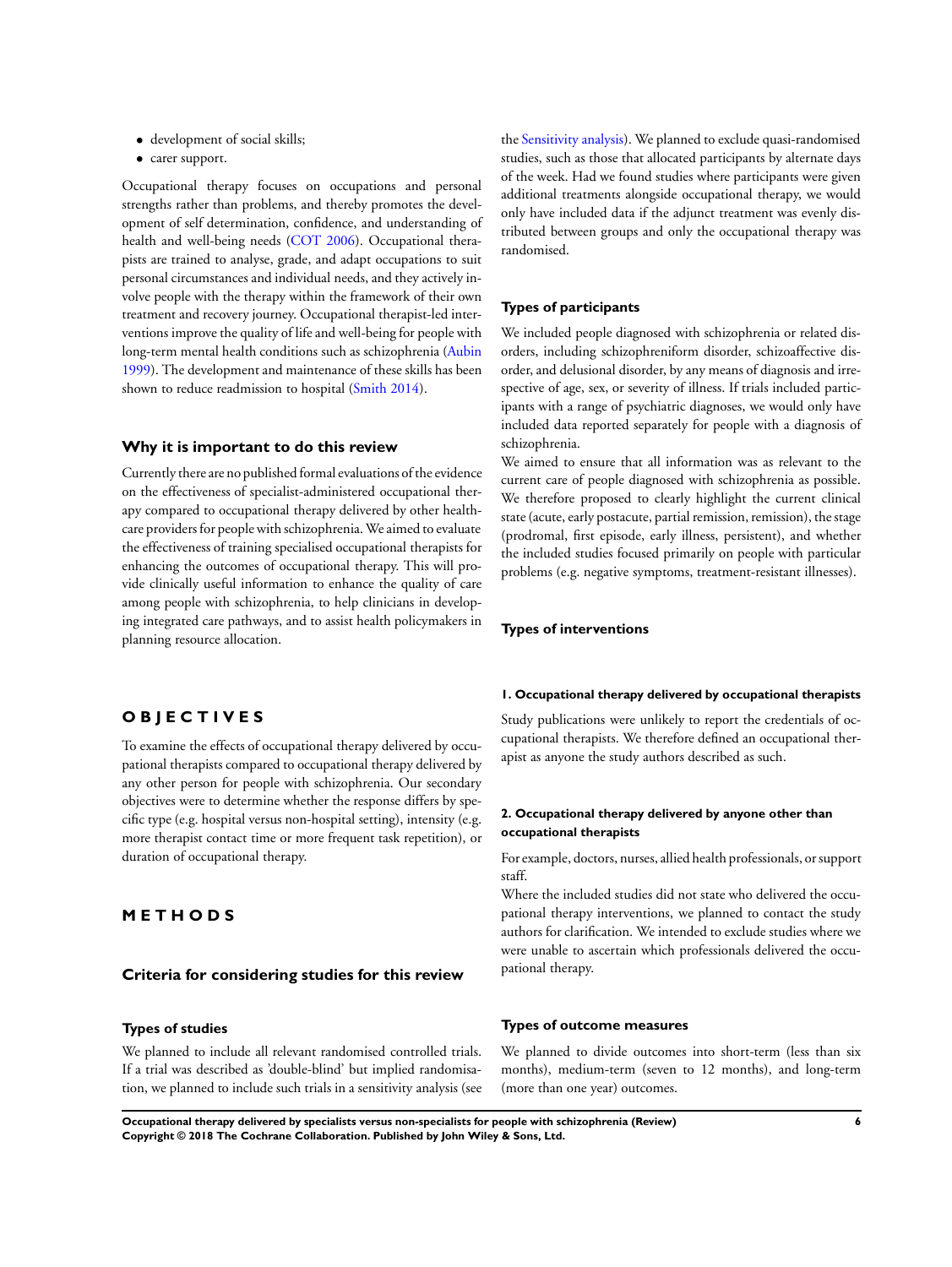## **Primary outcomes**

## **1. Activities of daily living (ADL)**

For example, standard occupational therapy assessments, such as those based on the Model of Human Occupation [\(Kielhofner](#page-18-0) [2008](#page-18-0)) (such as the Model of Human Occupation Screening Tool [\(Parkinson 2006](#page-18-0))), or Assessment of Motor and Process Skills [\(AMPS 2010](#page-18-0)), or the Canadian Occupational Performance Measure [\(Law 2005](#page-18-0))

1.1 Clinically important change ADL (as defined by individual study)

## **2. Global state**

2.1 Clinically important change global state (as defined by individual study)

## **3. Adverse effect**

3.1 Any clinically important adverse effect (as defined by individual study)

## **Secondary outcomes**

## **1. Activities of daily living (ADL)**

1.1 Any change in ADL (as defined by individual study) 1.2 Average endpoint/change score ADL scale

## **2. Global state**

2.2 Any change in global state (as defined by individual study) 2.3 Average endpoint/change score global state scale, e.g. the Brief Psychiatric Rating Scale (BPRS) [\(Overall 1988](#page-18-0))

## **3. Adverse effect/event**

3.1 Any specific effects (as defined by individual study) 3.2 Average endpoint/change score adverse effect scale

3.2 Death (suicide or natural cause)

## **4. Quality of life**

4.1 Clinically important change in quality of life (as defined by individual study)

4.2 Any change in quality of life (as defined by individual study) 4.3 Average endpoint/change score quality of life scale, e.g. the EuroQoL EQ-5D score [\(EuroQol Group 1990\)](#page-18-0)

## **5. Social functioning**

5.1 Clinically important change in social functioning (as defined by individual study)

5.2 Any change in social functioning (as defined by individual study)

5.3 Average endpoint/change score social functioning scale, e.g. the Social Functioning Scale or the Social Occupational Functioning Scale [\(Birchwood 1990](#page-18-0); [Saraswat 2006\)](#page-18-0)

## **6. Employment status**

Employment may be paid or unpaid, as defined by the individual study.

6.1 Number of participants in employment

## **7. Mental state**

7.1 Clinically important change mental state (as defined by individual study)

7.2 Any change in mental state

7.3 Average endpoint/change score mental state scale, e.g. Scale for the Assessment of Negative Symptoms ([Andreasen 1989](#page-18-0))

## **8. Service use**

8.1 Hospital admission 8.2 Length of stay

## **9. Economic**

9.1 Direct cost of care 9.2 Indirect cost of care

## **'Summary of findings' table**

We planned to use the GRADE approach to interpret findings of included studies [\(Schünemann 2011\)](#page-18-0). We would have used [GRADEpro](http://methods.cochrane.org/gradeing/gradepro-gdt) to export data from this review to create 'Summary of findings' tables. These tables would have provided outcomespecific information concerning the overall quality of evidence from each included study in the comparison, the magnitude of the effect of the interventions examined, and the sum of available data on all outcomes rated as important to patient care and decision making. We aimed to include the following main outcomes in the 'Summary of findings' table.

• Activities of daily living: clinically important change (as defined by individual study)

• Global state: clinically important change in global state (as defined by individual study)

• Social functioning: clinically important change in social functioning (as defined by individual study)

- Adverse effect: any significant adverse effect
- Quality of life: clinically important change in quality of life (as defined by individual study)

**Occupational therapy delivered by specialists versus non-specialists for people with schizophrenia (Review) 7 Copyright © 2018 The Cochrane Collaboration. Published by John Wiley & Sons, Ltd.**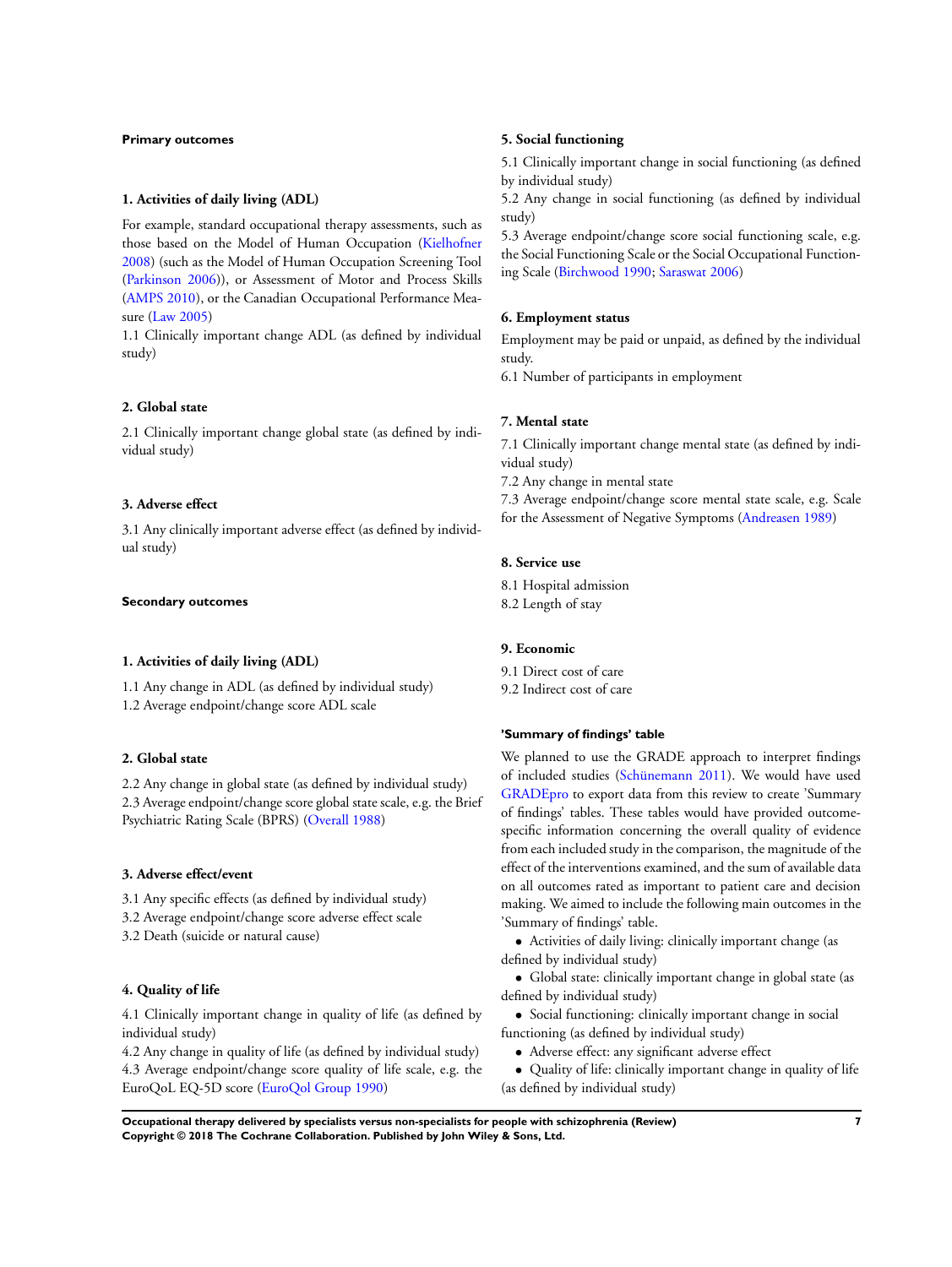- Employment status: number of participants in employment
- Service use: hospital admission

#### **Search methods for identification of studies**

**Electronic searches**

## **Cochrane Schizophrenia Group's Study-Based Register of Trials**

On 4 November 2016 and 26 July 2018, the Information Specialist searched the register using the following search strategy, which was developed based on a literature review and in consultation with the review authors.

(\*(CMOP)\* OR \*(COPM)\* OR \*(MOHO)\* OR \* CMOP \* OR \* COPM \* OR \*Domestic Skill\* OR \*Ergotherap\* OR \*KAWA Model\* OR \*Meaningful Activit\* OR \* MOHO \* OR \*MO-HOST\* OR \*Occupation\* OR \*Purposeful Activit\* OR \*Vocation\* OR \*Volition\* Questionnaire\* OR \*VQ\* OR \*Work Skill\*) in Title OR Abstract Fields of REFERENCE OR (\*Ergotherapy\* OR \*Occupation\* OR \*Vocation\* OR (\*Work\* AND \*Skill\*)) in Interventions Field of STUDY

In such study-based register, searching the major concept retrieves all the synonyms and relevant studies because all the studies have already been organised based on their interventions and linked to the relevant topics [\(Shokraneh 2017;](#page-18-0) [Shokraneh 2018\)](#page-18-0).

This register is compiled by systematic searches of major resources (Allied and Complementary Medicine Database (AMED), BIOSIS, Cochrane Central Register of Controlled Trials (CEN-TRAL), Cumulative Index to Nursing and Allied Health Literature (CINAHL), ClinicalTrials.gov, Embase, MEDLINE, PsycINFO, PubMed, World Health Organization International Clinical Trials Registry Platform (WHO ICTRP)) and their monthly updates, ProQuest Dissertations and Theses A&I and its quarterly update, Chinese databases (Chinese Biomedical Literature (CBM), China National Knowledge Infrastructure (CNKI), and WANFANG) and their annual updates, handsearches, grey literature, and conference proceedings (see [Group's website\)](http://schizophrenia.cochrane.org/register-trials). There are no language, date, document type, or publication status limitations for inclusion of records into the register.

## **Searching other resources**

#### **1. Reference searching**

We planned to inspect references of all included studies for further relevant studies.

#### **2. Personal contact**

We planned to contact the first author of each included study for information regarding unpublished trials. We intended to note the outcome of this contact in the included or awaiting assessment studies tables.

#### **Data collection and analysis**

#### **Selection of studies**

Two review authors (KM and GR) independently screened citations from the searches by title and abstract to identify articles that potentially met the inclusion criteria of the review. One review author (SS) independently re-inspected a random 20% sample to ensure reliability of the review authors' assessments. Where disputes arose, we retrieved the full-text article(s) for further assessment. Two review authors (KM and GR) obtained and inspected the fulltext articles of potentially relevant abstracts. SS also inspected the reports in order to ensure reliable selection. If we could not resolve disagreements by discussion, we planned to attempt to contact the study authors for clarification. We listed all excluded studies and their reasons for exclusion in the 'Characteristics of excluded studies' table. We constructed a PRISMA diagram to illustrate the study selection process.

## **Data extraction and management**

#### **1. Extraction**

Had we found studies suitable for inclusion, two review authors (KM and GR) would have extracted data from all included studies. In addition, to ensure reliability, SS would have independently extracted data from a random sample of these studies, comprising 10% of the total. Again, we would have discussed any disagreement, documented decisions, and, if necessary, contacted study authors for clarification. SS would have helped to resolve any remaining issues, and we would have documented these final decisions in the review text. We would have attempted to extract data presented only in graphs and figures whenever possible, but would have included data only if two review authors independently had the same result. We would have attempted to contact study authors through an open-ended request in order to obtain missing information or for clarification whenever necessary. For multicentre studies, where possible, we would have extracted data relevant to each component centre separately.

**2. Management**

**2.1 Forms**

**Occupational therapy delivered by specialists versus non-specialists for people with schizophrenia (Review) 8 Copyright © 2018 The Cochrane Collaboration. Published by John Wiley & Sons, Ltd.**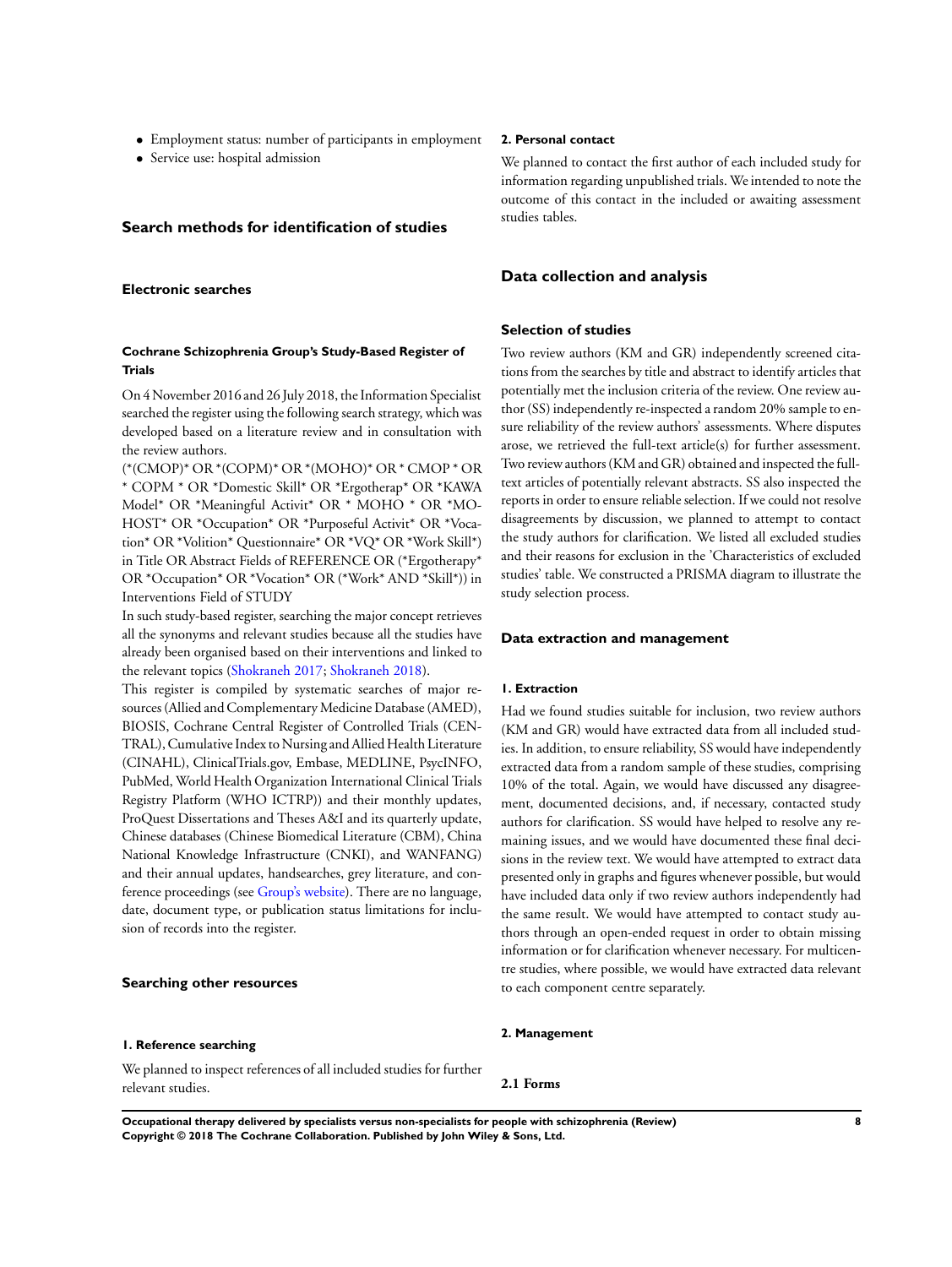Had we found studies suitable for inclusion, we would have extracted data on standardised data extraction forms.

## **2.2 Scale-derived data**

We would have included continuous data from rating scales only if:

a) the psychometric properties of the measuring instrument have been described in a peer-reviewed journal ([Marshall 2000\)](#page-18-0);

b) the measuring instrument has not been written or modified by one of the trialists for that particular trial; and

c) the instrument should be a global assessment of an area of functioning and not subscores which are not, in themselves, validated or shown to be reliable. However, as an exception we would have included subscores from mental state scales measuring positive and negative symptoms of schizophrenia.

We realise that this is often not reported clearly, therefore we intended to note the instrument mode of completion in the [Description of studies](#page-6-0) section of the review.

## **2.3 Endpoint versus change data**

There are advantages in using both endpoint and change data. Change data can remove a component of between-person variability from the analysis. On the other hand, calculation of change needs two assessments (baseline and endpoint), which can be difficult in unstable and hard-to-measure conditions such as schizophrenia. We decided to primarily use endpoint data, and only use change data if the former were unavailable. Had we found studies suitable for inclusion, we would have combined endpoint and change data in the analysis, as we aimed to use mean difference (MD) values rather than standardised mean difference (SMD) values throughout [\(Deeks 2011\)](#page-18-0).

## **2.4 Skewed data**

Continuous data on clinical and social outcomes are often not normally distributed. To avoid the pitfall of applying parametric tests to non-parametric data, we planned to apply the following standards to all data before inclusion.

#### *For endpoint data N > 200*

We would have entered data from trials with at least 200 participants because skewed data pose less of a problem in large studies.

## *Change data*

We would have entered all change data because where continuous data scales include potential negative values (such as change data), it is difficult to identify whether the data are skewed.

#### *For endpoint data N < 200*

a) When a scale starts from the nite number zero, we planned to subtract the lowest possible value from the mean, and divide this by the standard deviation (SD). If this value was lower than one, it would strongly suggest a skew, and we would have excluded such data. If this ratio was higher than one but below two, it would suggest skew. We would have entered these data and tested whether their inclusion or exclusion would have changed the results substantially. Finally, if the ratio was larger than two, we would have included such data, because skew would be less likely [\(Altman](#page-18-0) [1996](#page-18-0); [Higgins 2011a](#page-18-0)).

b) If a scale started from a positive value (such as the Positive and Negative Syndrome Scale (PANSS) ([Kay 1986](#page-18-0)), which can have values from 30 to 210), we would have modified the calculation described above to take the scale starting point into account. In these cases skew would have been considered to be present if 2 SD > (S - S min), where S was the mean score and 'S min' was the minimum score.

## **2.5 Common measure**

To facilitate comparison between trials, we aimed to convert variables that could be reported in different metrics, such as days in hospital (mean days per year, per week, or per month) to a common metric (e.g. mean days per month).

## **2.6 Conversion of continuous to binary**

If possible, we would have attempted to convert outcome measures to dichotomous data. This could have been done by identifying cut-off points on rating scales and dividing participants accordingly into 'clinically improved' or 'not clinically improved'. It is generally assumed that if there is a 50% reduction in a scalederived score such as the Brief Psychiatric Rating Scale (BPRS), [Overall 1962,](#page-18-0) or the PANSS, [Kay 1986](#page-18-0), this could be considered as a clinically significant response [\(Leucht 2005a](#page-18-0); [Leucht 2005b](#page-18-0)). If data based on these thresholds had been unavailable, we would have used the primary cut-off presented by the original study authors.

## **2.7 Direction of graphs**

If possible, we would have entered data in such a way that the area to the left of the line of no effect indicated a favourable outcome for occupational therapists. Where keeping to this made it impossible to avoid outcome titles with clumsy double-negatives (e.g. 'not unimproved'), we would have reported data where the left of the line indicated an unfavourable outcome and noted this in the relevant graphs.

**Occupational therapy delivered by specialists versus non-specialists for people with schizophrenia (Review) 9 Copyright © 2018 The Cochrane Collaboration. Published by John Wiley & Sons, Ltd.**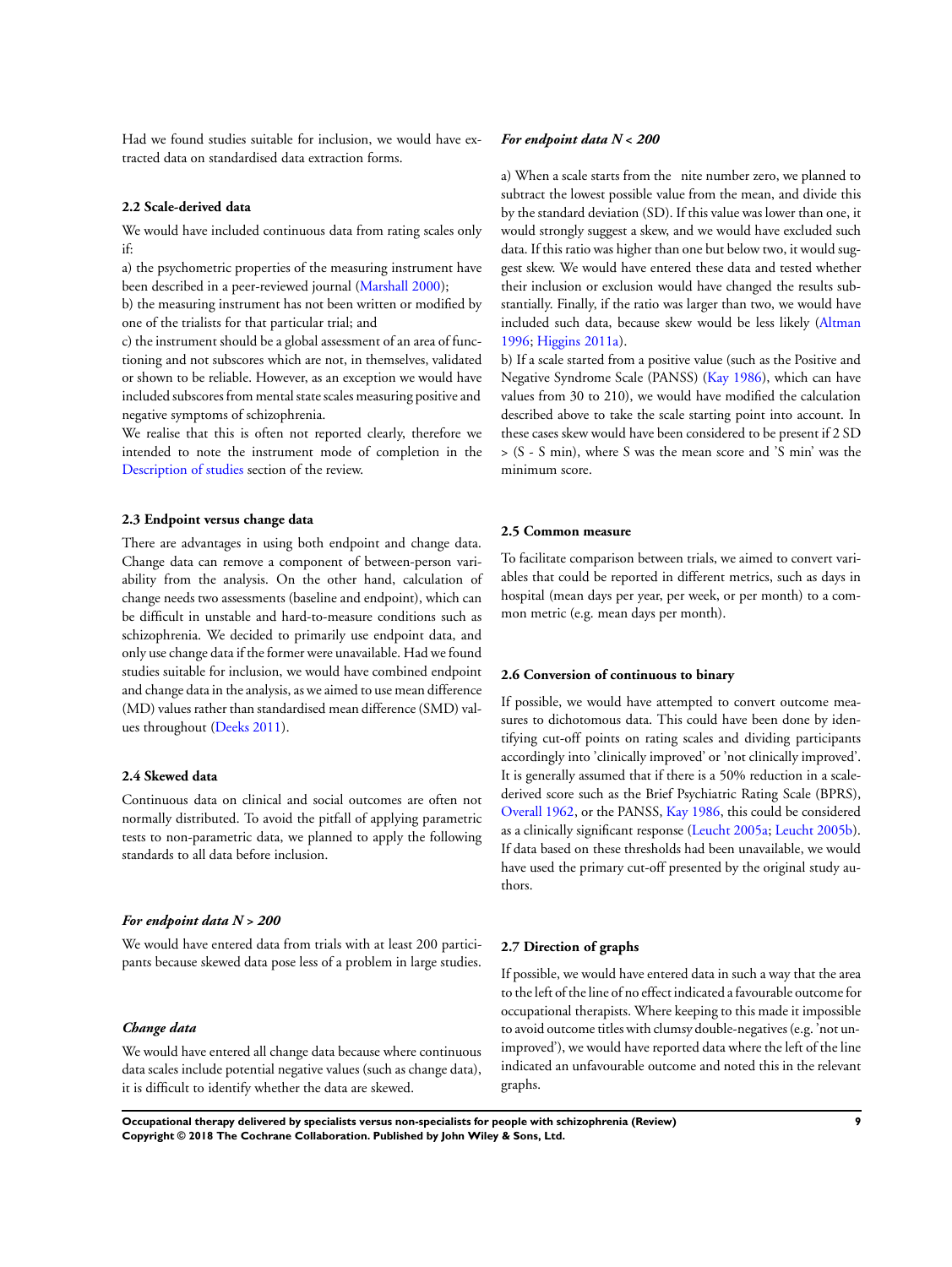## **Assessment of risk of bias in included studies**

Had we found studies suitable for inclusion, two review authors (SS and KM) would have independently assessed the risk of bias in the included trials using the criteria described in the *Cochrane Handbook for Systematic Reviews of Interventions* [\(Higgins 2011b](#page-18-0)). This set of criteria is based on the evidence of associations between the overestimate of effect and high risk of bias of the article, such as sequence generation, allocation concealment, blinding, incomplete outcome data, and selective reporting.

In case of disagreement between review authors, we would have decided the final rating by consensus with the involvement of a third review author (SS). Where included trials provided inadequate details of randomisation and other characteristics of trials, we planned to contact the trial authors in order to obtain further information. We intended to report non-concurrence in quality assessment, and would have resolved by discussion any disputes regarding to which category a trial would have been allocated.

Had we found studies suitable for inclusion, we would have reported the results of the 'Risk of bias' assessment of the included trials within the review text and in the 'Summary of findings' table.

## **Measures of treatment effect**

## **1. Binary data**

For binary outcomes we would have calculated a standard estimation of the risk ratio (RR) and its 95% confidence interval (CI). It has been shown that RRs are more intuitive than odds ratios (ORs) ([Boissel 1999](#page-18-0)), and that clinicians tend to interpret ORs as RRs ([Deeks 2000](#page-18-0)). The number needed to treat for an additional beneficial outcome (NNTB)/number needed to treat for an additional harmful outcome (NNTH) statistic with its CIs is intuitively attractive to clinicians, but is problematic both in its accurate calculation in meta-analyses and interpretation [\(Hutton](#page-18-0) [2009](#page-18-0)). For binary data presented in the 'Summary of findings' table(s), we would have calculated illustrative comparative risks where possible.

#### **2. Continuous data**

For continuous outcomes we intended to estimate the MD between groups. We would prefer not to calculate effect size measures (SMD). However, had any included trials used scales of very considerable similarity, we would have assumed there was a small difference in measurement, and would have calculated effect size and transformed the effect back to the units of one or more of the specific instruments.

#### **Unit of analysis issues**

**1. Cluster-randomised trials**

Studies increasingly employ cluster randomisation (such as randomisation by clinician or practice), but analysis and pooling of clustered data poses problems. Firstly, study authors often fail to account for intraclass correlation in cluster-randomised studies, which leads to a 'unit of analysis' error whereby P values are spuriously low, CIs unduly narrow, and statistical significance overestimated ([Divine 1992](#page-18-0)). This causes type I errors ([Bland 1997;](#page-18-0) [Gulliford 1999\)](#page-18-0).

Had we found studies suitable for inclusion, where trial authors did not account for clustering in primary studies, we would have presented data in a table with an asterisk (\*) to indicate the presence of a probable unit of analysis error. In subsequent versions of this review we will seek to contact first authors of included studies to obtain intraclass correlation coefficients (ICCs) for their clustered data and to adjust for this by using accepted methods [\(Gulliford 1999\)](#page-18-0). Had we found studies suitable for inclusion, where clustering was incorporated into the analysis of primary studies, we would have presented these data as if from a non-cluster-randomised study but would have adjusted for the clustering effect.

We sought statistical advice and were advised that binary data as presented in a report should be divided by a 'design effect'. This is calculated using the mean number of participants per cluster (m) and the ICC [Design effect =  $1 + (m - 1)^*$ ICC] [\(Donner 2002](#page-18-0)). If the ICC was not reported, we would have assumed it to be 0.1 [\(Ukoumunne 1999](#page-18-0)).

Had we included cluster-randomised studies that had been appropriately analysed taking account of ICCs and relevant data documented in the report, synthesis with other studies would have been possible using the generic inverse variance technique.

#### **2. Cross-over trials**

A major concern of cross-over trials is the carry-over effect, which occurs if an effect (e.g. pharmacological, physiological, or psychological) of the treatment in the first phase is carried over to the second phase. As a consequence, on entry to the second phase the participants can differ systematically from their initial state despite a wash-out phase. For the same reason, cross-over trials are inappropriate if the condition of interest is unstable [\(Elbourne](#page-18-0) [2002](#page-18-0)). Cross-over study designs would be inappropriate for this intervention (occupational therapists), as it would not be possible to conceal the interventions or to avoid carry-over effects. Had we identified cross-over studies that met the inclusion criteria of this review, we would only have used data from the first phase of these studies in our analyses.

## **3. Studies with multiple treatment groups**

Had we found studies suitable for inclusion, where a study involved more than two treatment arms, we would have presented the additional treatment arms in comparisons if relevant. If data were binary, we would have simply added and combined these data

**Occupational therapy delivered by specialists versus non-specialists for people with schizophrenia (Review) 10 Copyright © 2018 The Cochrane Collaboration. Published by John Wiley & Sons, Ltd.**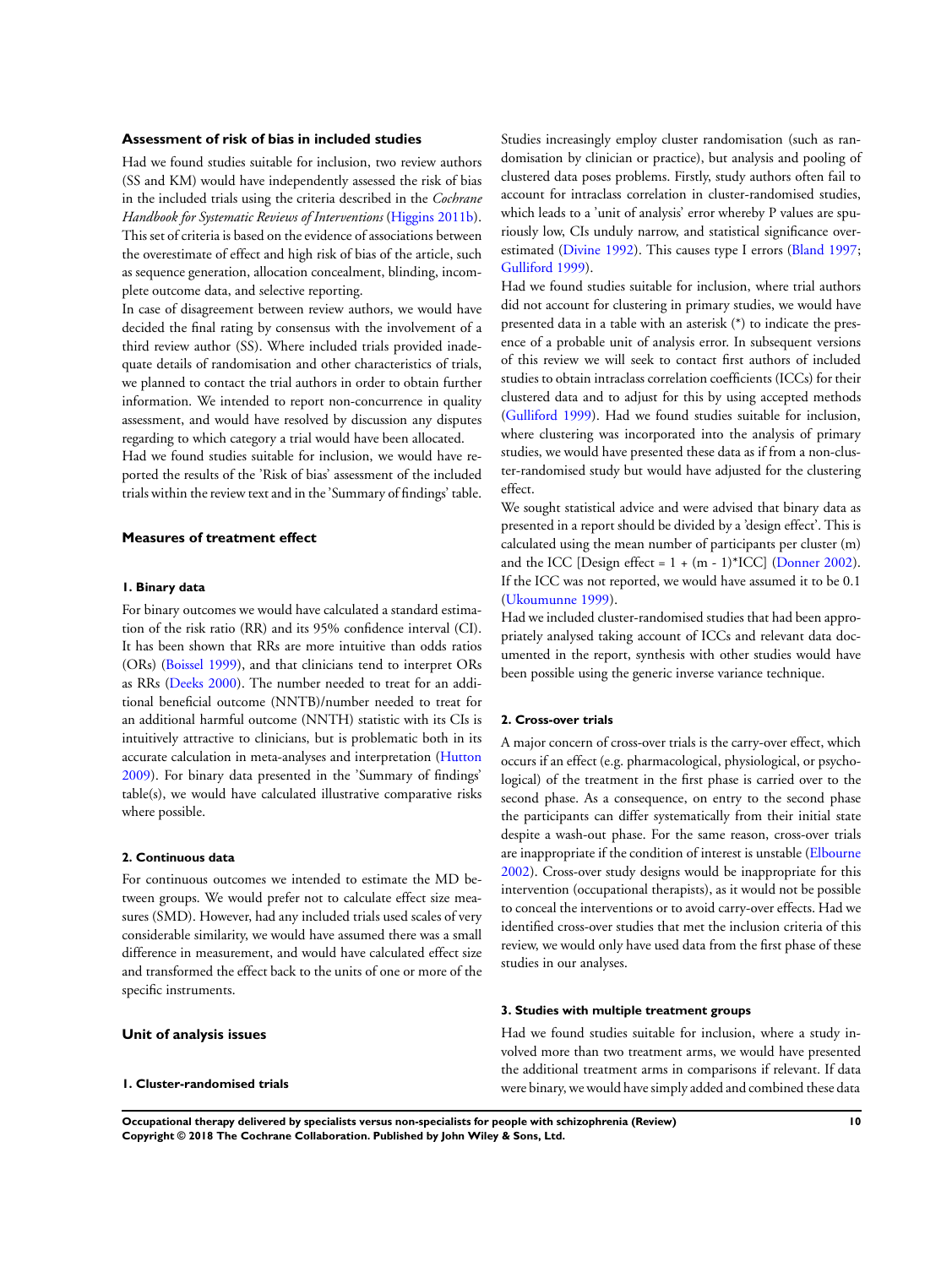within the two-by-two table. If data were continuous, we would have combined data following the formula in the *Cochrane Handbook for Systematic Reviews of Interventions* ([Higgins 2011a\)](#page-18-0). If the additional treatment arms were irrelevant, we would not have use these data.

#### **Dealing with missing data**

#### **1. Overall loss of credibility**

At some degree of loss of follow-up data must lose credibility [\(Xia](#page-18-0) [2009](#page-18-0)). Should more than 50% of data have been unaccounted for regarding any given outcome, we would not have reproduced these data or used them within analyses. If, however, more than 50% of data in one study arm was lost, but the total loss was less than 50%, we would have addressed this within the 'Summary of findings' table(s) by downgrading the quality of the evidence. Finally, if the loss was between 25% to 50% in total, we would also have downgraded the quality of the evidence.

## **2. Binary**

In the case where attrition for a binary outcome is between 0% and 50% and where the trial authors did not clearly describe these data, we would have presented data on an intention-to-treat (ITT) basis. We would have assumed that those participants that left the study early had the same rates of negative outcome as those who completed the study, with the exception of the outcomes of death and adverse effects. For these outcomes, we would have used the rate of those who stayed in the study - in that particular trial arm for those who did not. We planned to undertake a sensitivity analysis to test how prone the primary outcomes were to change when we compared data only from people who completed the study to that point to the ITT analysis using the above assumptions.

#### **3. Continuous**

#### **3.1 Attrition**

In the case where attrition for a continuous outcome is between 0% and 50%, and the trial(s) only reported data from people who complete the study to that point, we planned to use these data.

## **3.2 Standard deviations**

Had any included trials not reported SD values, we would have first attempted to obtain the missing values from the trial authors. If these data were unavailable, where there were missing measures of variance for continuous data, but an exact standard error (SE) and CIs were available for group means, and either the P value or 't' value were available for the MDs, we would have calculated them according to the *Cochrane Handbook for Systematic Reviews*

*of Interventions* [\(Higgins 2011a\)](#page-18-0). When the trial authors only reported the SE values, we would have calculated SD values using the formula SD = SE \* square root (n). The *Cochrane Handbook for Systematic Reviews of Interventions* presents detailed formulas for estimating SDs from P values, t or F values, CIs, ranges, or other statistics ([Higgins 2011a\)](#page-18-0). If these formulas did not apply, we would have calculated the SDs according to a validated imputation method which is based on the SDs of the other included studies [\(Furukawa 2006](#page-18-0)). Although some of these imputation strategies can introduce error, the alternative would have been to exclude a given study's outcome and thus to lose information. Nevertheless, we planned to examine the validity of the imputations in a sensitivity analysis by excluding imputed values.

## **3.3 Assumptions about participants who left the trials early or were lost to follow-up**

Various methods are available to account for participants who leave a trial early or who are lost to follow-up. Some trials just present the results of study completers, while other studies use the method of last observation carried forward (LOCF). More recently, methods such as multiple imputation or mixed-effects models for repeated measurements (MMRM) have become more of a standard. While the latter methods seem to be somewhat better than LOCF ([Leon](#page-18-0) [2006](#page-18-0)), we feel that the high percentage of participants leaving the studies early and the differences in the reasons for leaving the studies early between groups is often the core problem in randomised trials of people with schizophrenia. We therefore decided not to exclude studies based on the statistical approach the trial authors used. However, had we found studies suitable for inclusion, we would preferably have used the more sophisticated approaches, for example we would have preferred MMRM or multiple imputation to LOCF, and would have presented completer analyses only if no kind of ITT data were available. Moreover, we would have addressed this issue in the 'incomplete outcome data' item of the 'Risk of bias' tool.

### **Assessment of heterogeneity**

#### **1. Clinical heterogeneity**

Had we found studies suitable for inclusion, we would have considered all included studies initially, without seeing comparison data, to judge clinical heterogeneity. We intended to inspect all studies for clearly outlying participants or situations that we had not predicted would arise. Had we identified such situations or participant groups, we would have fully discussed them.

#### **2. Methodological heterogeneity**

Had we found studies suitable for inclusion, we would have considered all included studies initially, without seeing comparison

**Occupational therapy delivered by specialists versus non-specialists for people with schizophrenia (Review) 11 Copyright © 2018 The Cochrane Collaboration. Published by John Wiley & Sons, Ltd.**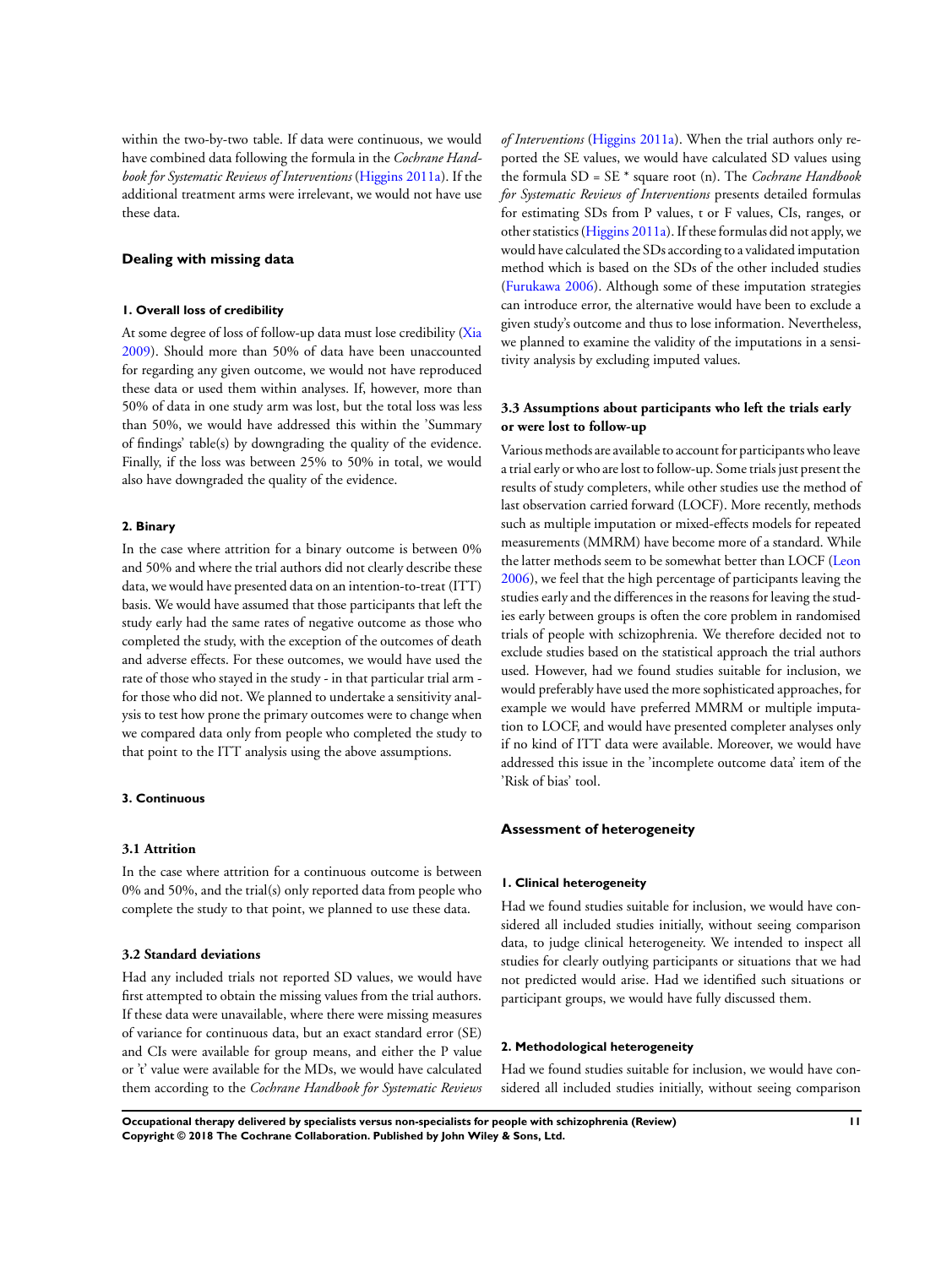data, to judge methodological heterogeneity. We intended to inspect all studies for clearly outlying methods that we had not predicted would arise. Had we identified such methodological outliers, we would have fully discussed them.

## **3. Statistical heterogeneity**

## **3.1 Visual inspection**

Had we found studies suitable for inclusion, we would have visually inspected graphs to investigate the possibility of statistical heterogeneity.

## **3.2 Employing the I**<sup>2</sup> **statistic**

Had we found studies suitable for inclusion, we would have investigated heterogeneity between studies by considering the  $I^2$  statistic method alongside the Chi<sup>2</sup> test P value. The I<sup>2</sup> statistic provides an estimate of the percentage of inconsistency thought to be due to chance ([Higgins 2003](#page-18-0)). The importance of the observed value of the  $I^2$  statistic depends on the magnitude and the direction of effects, and the strength of the evidence for heterogeneity (e.g. P value from Chi<sup>2</sup> test, or a CI for the I<sup>2</sup> statistic value). We would have interpreted an  $I^2$  statistic estimate greater than or equal to around 50% accompanied by a statistically significant Chi<sup>2</sup> test value as evidence of substantial levels of heterogeneity, per Chapter 9 of the *Cochrane Handbook for Systematic Reviews of Interventions* [\(Deeks 2011](#page-18-0)). Had we observed substantial levels of heterogeneity in the primary outcome, we would have explored the reasons for this (see [Subgroup analysis and investigation of heterogeneity](#page-6-0)).

#### **Assessment of reporting biases**

## **1. Protocol versus full study**

Reporting biases arise when the dissemination of research findings is influenced by the nature and direction of results. These are described in Chapter 10 of the *Cochrane Handbook for Systematic Reviews of Interventions* [\(Sterne 2011\)](#page-18-0). We intended to locate protocols of included studies and, where available, to compare the outcomes in the protocol with those in the published report. If the protocol was not available, we intended to compare outcomes listed in the methods section of the trial report with those reported in the results.

## **2. Funnel plot**

Again, reporting biases arise when the dissemination of research findings is influenced by the nature and direction of results [\(Egger](#page-18-0) [1997](#page-18-0)). We are aware that funnel plots may be useful in investigating reporting biases but are of limited power to detect smallstudy effects. We would not have used funnel plots for outcomes

for which there were 10 or fewer included studies, or where all studies were of similar size. In other cases, where funnel plots were possible, we would have sought statistical advice on their interpretation.

## **Data synthesis**

We understand that there is no clear consensus on the use of fixedeffect or random-effects models. The random-effects method incorporates an assumption that the different studies are estimating different, yet related, intervention effects. This often seems to be true to us, and the random-effects model takes into account differences between studies even if there is no statistically significant heterogeneity. There is, however, a disadvantage to the random-effects model, in that it places added weight on small studies, which are often the most biased ones. Depending on the direction of effect, these studies can either inflate or deflate the effect size. Occupational therapists deliver therapy that is diverse in nature, therefore we made an a priori assumption that any included studies would estimate different but related effects. Had we included any studies in the review, we would have used a random-effects model for all analyses.

### **Subgroup analysis and investigation of heterogeneity**

#### **1. Subgroup analyses**

#### **1.1 Primary outcomes**

For the primary outcomes we intended to determine whether the response to therapy varied according to the following subgroups: • duration of therapy: short- (up to eight weeks) versus long-

- term;
	- specific type: hospital versus non-hospital setting;

• intensity: more therapist contact time or more frequent task repetition (intensive programme).

#### **1.2 Clinical state, stage, or problem**

We proposed to undertake this review and provide an overview of the effects of occupational therapy delivered by occupational therapists for people with schizophrenia in general. However, if the included trials reported data for subgroups of people in the same clinical state, stage, and with similar problems, we would also have reported these for the primary outcomes.

## **2. Investigation of heterogeneity**

Had we found studies suitable for inclusion, we would have reported whether inconsistency was high. Firstly, we would have investigated whether data were entered correctly. Secondly, if data

**Occupational therapy delivered by specialists versus non-specialists for people with schizophrenia (Review) 12 Copyright © 2018 The Cochrane Collaboration. Published by John Wiley & Sons, Ltd.**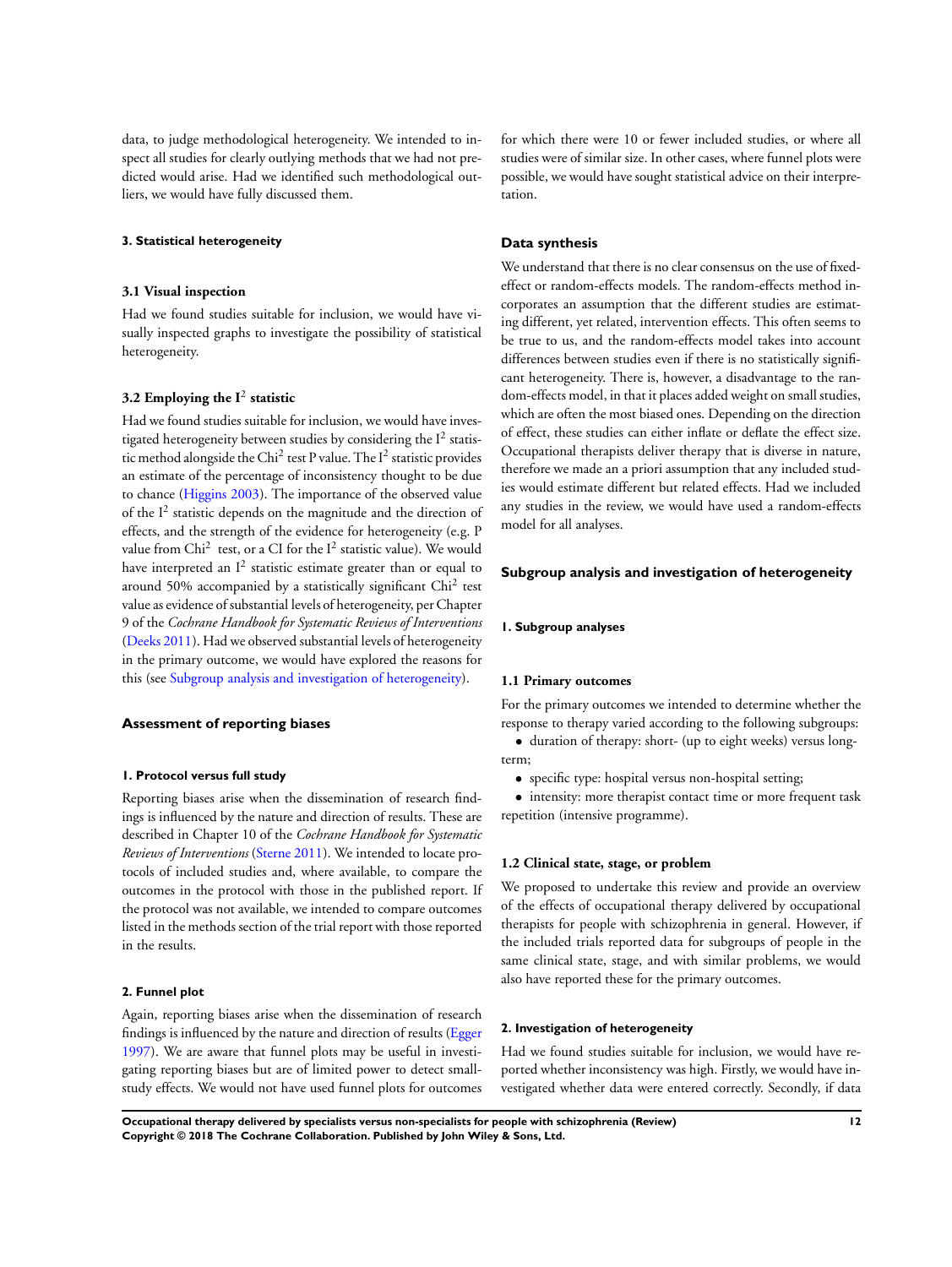were correct we would have visually inspected the graph and successively removed studies that appeared distinct from the remainder to see if homogeneity was restored. For this Cochrane Review, we decided that should this have occurred with data contributing to the summary findings of no more than around 10% of the total weighting, we would have presented such data. If not, we would not have pooled data and would have discussed any relevant issues. We know of no supporting research for this 10% cut-off, but we are investigating the use of prediction intervals as an alternative to this unsatisfactory state.

Had we found studies suitable for inclusion, when unanticipated clinical or methodological heterogeneity was obvious, we would have simply stated hypotheses regarding this for future reviews or future versions of this review. We did not anticipate undertaking analyses relating to such studies.

#### **Sensitivity analysis**

#### **1. Implication of randomisation**

Had we found studies suitable for inclusion, we aimed to include trials in a sensitivity analysis if the trial authors described them in some way as to imply randomisation. For the primary outcomes we would have included these studies. If their inclusion did not result in a substantive difference, they would have remained in the analyses. If their inclusion did result in important clinically significant but not necessarily statistically significant differences, we would not have added the data from these lower-quality studies to the results of the better-quality trials, but would have presented such data within a subcategory.

## **2. Assumptions for lost binary data**

Had we found studies suitable for inclusion, where we had to make assumptions regarding participants lost to follow-up (see [Dealing](#page-6-0) [with missing data\)](#page-6-0), we would have compared the findings of the primary outcomes when we used our assumption(s) and when we used data only from participants who completed the study to that point. Had there been a substantial difference, we would have reported the results and discussed them but would have continued to employ our assumption.

Had we needed to make assumptions regarding missing SD data (see [Dealing with missing data\)](#page-6-0), we would have compared the findings of the primary outcomes when we used our assumption(s) and when we used data only from participants who completed the study to that point. We would have undertaken a sensitivity analysis to test how prone the results were to change when we compared completer-only data to the imputed data using the above assumption. Had there been a substantial difference, we would have reported the results and discussed them but would have continued to employ our assumption.

## **3. Risk of bias**

Had we found studies suitable for inclusion, for the primary outcomes, we would have analysed the effects of excluding trials that we judged to be at high risk of bias across one or more of the domains of randomisation (implied as randomised with no further details available, allocation concealment, blinding, and outcome reporting). If the exclusion of trials at high risk of bias did not substantially alter the direction of effect or the precision of the effect estimates, we would have included the data from these trials in the analysis.

## **4. Imputed values**

Had we found studies suitable for inclusion, for the primary outcomes, we would have undertaken a sensitivity analysis to assess the effects of including data from trials where we used imputed values for the ICC in calculating the design effect in cluster-randomised trials.

Had we noted substantial differences in the direction or precision of effect estimates in any of the sensitivity analyses listed above, we would not have pooled data from the excluded trials with the other trials that contributed to the given outcome, but would have presented them separately.

#### **5. Fixed-effect and random-effects models**

Had we found studies suitable for inclusion, we would have synthesised all data using a random-effects model. However, we would also have synthesised data for the primary outcomes using a fixedeffect model to evaluate whether this altered the significance of the results.

## **R E S U L T S**

## **Description of studies**

## **Results of the search**

A flow diagram of the study selection process is shown in [Figure](#page-15-0) [1.](#page-15-0)

**Occupational therapy delivered by specialists versus non-specialists for people with schizophrenia (Review) 13 Copyright © 2018 The Cochrane Collaboration. Published by John Wiley & Sons, Ltd.**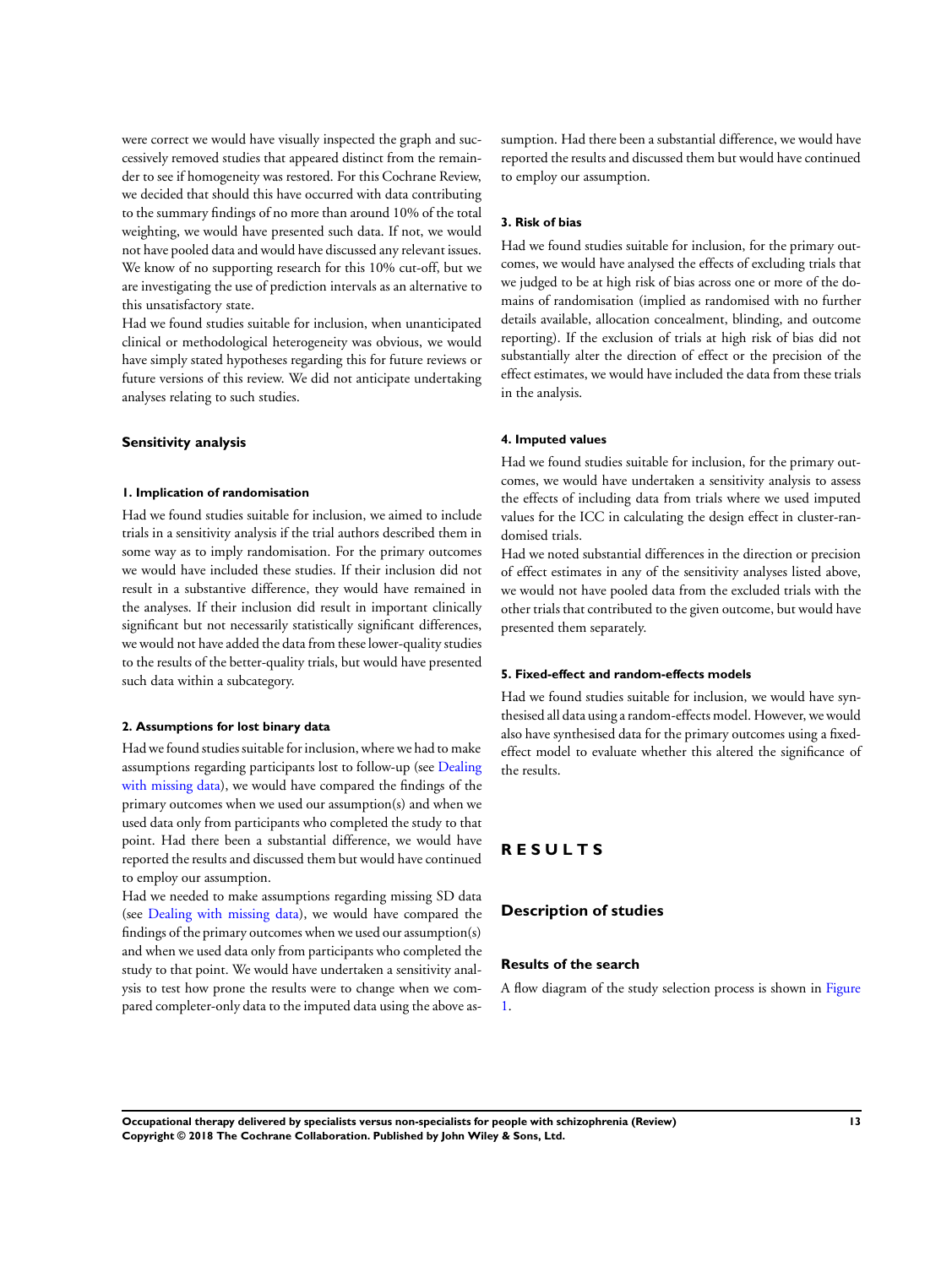<span id="page-15-0"></span>

**Figure 1. Study flow diagram for 2016 and 2018 searches.**

**Occupational therapy delivered by specialists versus non-specialists for people with schizophrenia (Review) 14 Copyright © 2018 The Cochrane Collaboration. Published by John Wiley & Sons, Ltd.**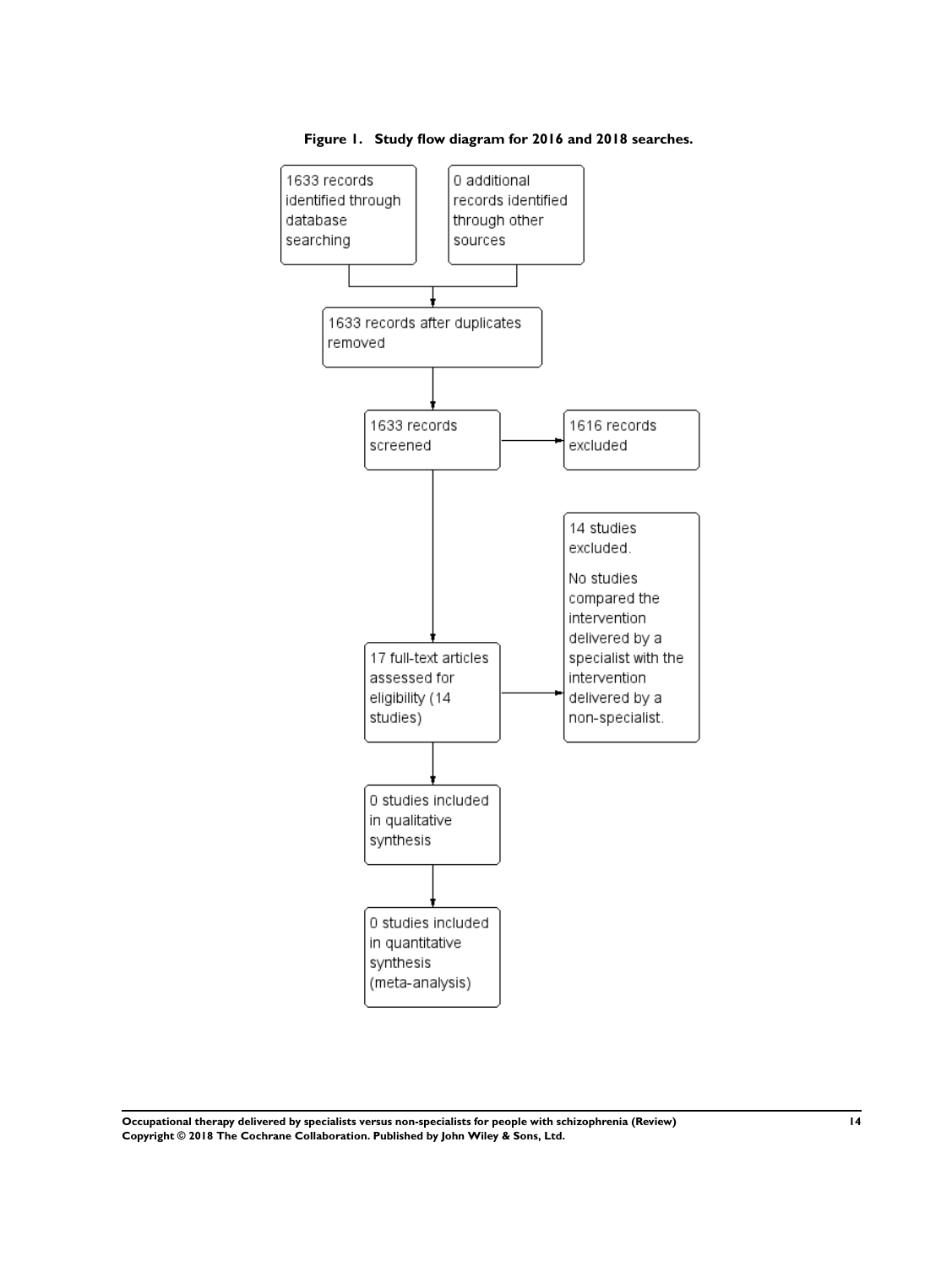After removal of duplicates, review authors KM and GR independently screened the titles and abstracts of 1633 records for eligibility. Sai Zhao (see Acknowledgements) kindly screened the Chinese studies. Review authors KM, GR, and SS independently obtained and closely inspected the full texts of 17 records (referring to 14 studies). We did not identify any studies for inclusion in the review.

## **Included studies**

None of the reports retrieved met the inclusion criteria for this review (see [Criteria for considering studies for this review\)](#page-6-0).

## **Excluded studies**

We excluded all 14 studies found in the search. None of these studies compared occupational therapy delivered by occupational therapists with occupational therapy delivered by non-specialists, therefore they did not meet our inclusion criteria. See [Characteristics of excluded studies](#page-23-0) for further details.

## **Ongoing studies**

We are unaware of any ongoing studies.

#### **Studies awaiting assessment**

No studies are awaiting assessment.

## **Risk of bias in included studies**

As no studies met the inclusion criteria [\(Criteria for considering](#page-6-0) [studies for this review](#page-6-0)), it was not possible to assess risk of bias.

# **Effects of interventions**

See: **[Summary of findings for the main comparison](#page-4-0)** [Occupational therapy delivered by specialists versus delivery by](#page-4-0) [non-specialists](#page-4-0)

Due to the absence of data it was not possible to report on the effects of delivering occupational therapy by specialists for people with schizophrenia.

# **D I S C U S S I O N**

## **Summary of main results**

This review aimed to compare the impact of occupational therapy delivered by occupational therapists with occupational therapy delivered by anyone other than occupational therapists for people with schizophrenia. However, despite an extensive search, we did not identify any studies for inclusion in the review ([Criteria for](#page-6-0) [considering studies for this review\)](#page-6-0).

## **Overall completeness and applicability of evidence**

We were unable to assess completeness and applicability of evidence as no studies were included in the review.

## **Quality of the evidence**

We were unable to assess quality of the evidence as no studies were included in the review.

## **Potential biases in the review process**

We consider our search to be rigorous and comprehensive. At each stage the review authors independently applied the inclusion criteria before comparing results. Reliability checking was carried out at screening stage.

## **Agreements and disagreements with other studies or reviews**

There are currently no reviews on the Cochrane Library that evaluate the efficacy of occupational therapists delivering interventions in other clinical conditions, and similarly no reviews evaluating the clinical and economic impact of occupational therapy for people with schizophrenia. The 2015 European guideline on psychosocial therapies in severe mental illness included a review of the evidence for occupational therapy [\(Guhne 2015](#page-18-0)). The review identified very few randomised controlled trials of occupational therapy and concluded that the effects of occupational therapy as a mental health intervention have not been systematically evaluated. These findings are consistent with a related review assessing the impact of life skills for people with chronic mental illness, which based on a small number of low-quality studies found no benefit from the intervention ([Tungpunkom 2012](#page-18-0)). A review of social skills programmes reported evidence of a benefit in social functioning, relapse and rehospitalisation rates, mental state, and quality of life, but was again based on a small number of poorquality trials ([Almerie 2015](#page-18-0)). Whilst we identified no studies that met the inclusion criteria for this review, the search did identify

**Occupational therapy delivered by specialists versus non-specialists for people with schizophrenia (Review) 15 Copyright © 2018 The Cochrane Collaboration. Published by John Wiley & Sons, Ltd.**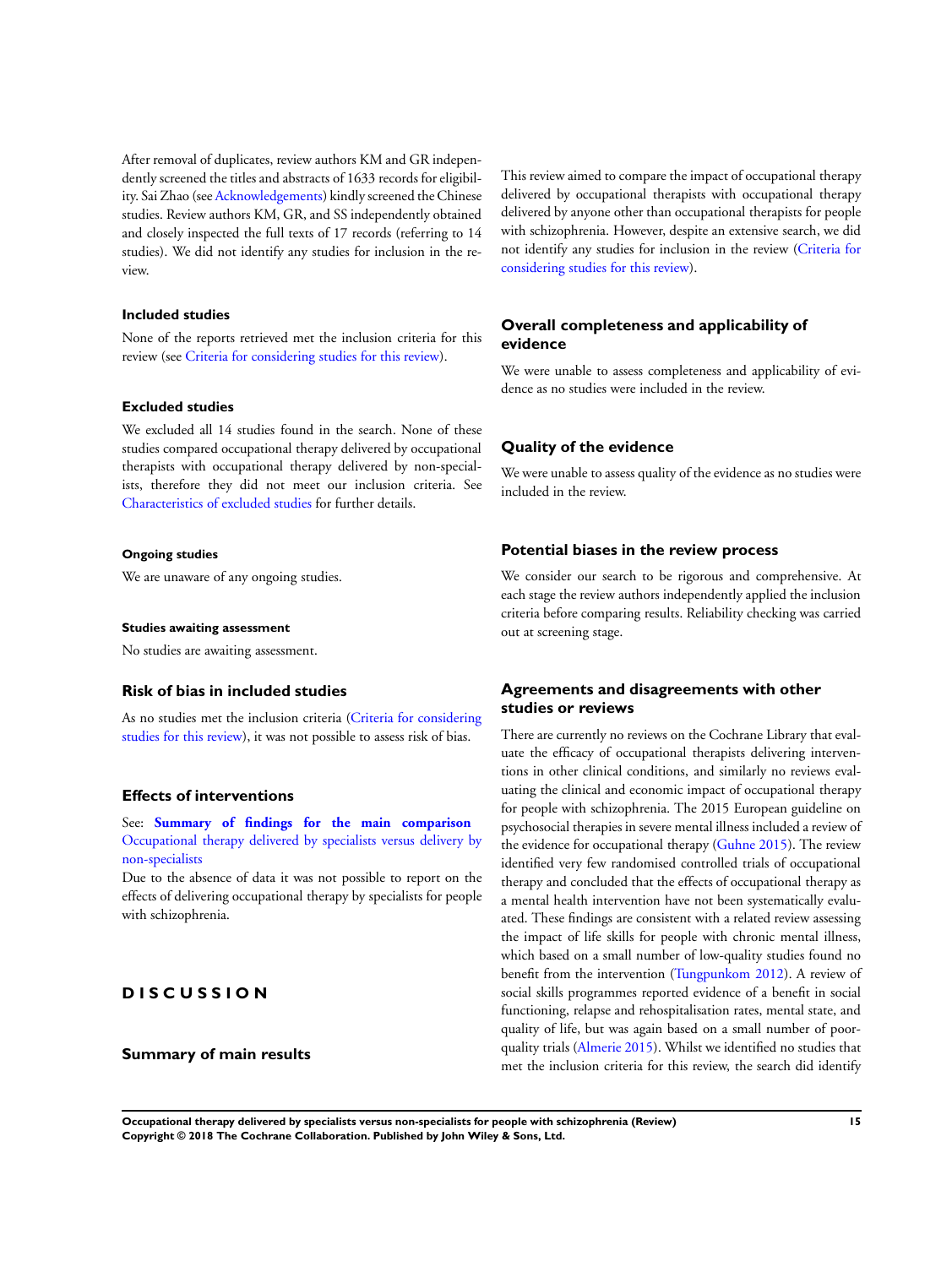a number of randomised trials evaluating the impact of occupational therapy that would concur with the need for a systematic review, for example [Campbell 1983](#page-18-0); [Du 2001;](#page-18-0) [Gao 2004](#page-18-0); [Xiaoping](#page-18-0) [2014](#page-18-0); [Killaspy 2013](#page-18-0); [Debin 2015.](#page-18-0) We are also aware of other work evaluating the effectiveness and cost-effectiveness of occupational therapy for people with psychotic conditions [\(Cook 2007](#page-18-0); [Cook](#page-18-0) [2009](#page-18-0)). These studies are evidence of emerging research within this field.

# **A U T H O R S ' C O N C L U S I O N S**

## **Implications for practice**

#### **1. For people with schizophrenia**

Research does suggest that occupational therapy can be beneficial for people diagnosed with schizophrenia (e.g. [Bejerholm 2004;](#page-18-0) [Smith 2014](#page-18-0)), but there is currently no evidence from randomised controlled trials to determine whether it is more effective when delivered by occupational therapists compared to non-specialists. People with schizophrenia, if offered occupational therapy by nonspecialists, need not feel the service they are getting is inferior to specialist-provided approaches.

## **2. For clinicians**

Whether the occupational therapy is delivered by qualified occupational therapists or by non-specialist staff is important for occupational therapists. Clinicians need to be aware of the lack of evidence in this area and the need for further research to develop the evidence base and reduce uncertainties around the best way of delivering occupational therapy for people diagnosed with schizophrenia. In the interim, occupational therapy seems beneficial for people with schizophrenia and therapeutic strategy should therefore continue on the basis of best practice. However, in times of austerity, when resources are limited and waiting lists long, the only equitable - and therefore ethical - way of providing care is to use locally available resources, irrespective of whether they are specialist or non-specialist staff.

## **3. For policymakers**

[Cook 2009](#page-18-0) recommends occupational therapy as an effective intervention for people diagnosed with schizophrenia, but there is little evidence-based guidance on who should deliver the therapy. To optimise therapy and maximise any benefits, means of delivery (frequency, by whom/what) need to be evaluated, with a focus not only on clinical effects but also cost/benefit. This would assist in the planning of how to structure services and allocate resources,

particularly in settings where access to occupational therapy is limited (e.g.low income countries).

## **Implications for research**

## **1. Reviews**

The excluded studies illustrate that it is possible to evaluate many aspects of occupational therapy for people with schizophrenia. Some of the comparisons outlined in [Table 1](#page-25-0) may fit into already existing reviews such as the life skills review [\(Tungpunkom 2012](#page-18-0)), but we believe there are many other reviews to be completed in this area.

#### **2. Trials**

Research is urgently required to determine whether occupational therapy delivered by specialists is as effective as occupational therapy delivered by non-specialists. With the high costs of therapy and the need to help patients remain independent and out of longterm care, it is essential that future policy is informed by the evidence base. This will help to determine who is best placed to deliver therapy with maximum cost-effective benefit for both patients and service providers. However, it is also essential to establish the effectiveness and cost-effectiveness of occupational therapy as an intervention in schizophrenia, particularly as evidence is available for systematic review on comparisons between occupational therapy and a) no occupational therapy or b) other types of activity-based therapy. This would help to determine which types of occupational therapy are the most effective, taking account of clinical variation and different settings.

Future trials are required to establish effects for important outcomes including the impact on activities of daily living, hospital readmissions, and the economic costs of care. Trials should also take account of the variability in methods of delivery (individual versus group), participants (adults versus children), and setting (hospital versus community), aiming to establish comparative effectiveness with maximum operational validity by evaluating the impact of the type of therapist in the context of usual care. See [Table 2](#page-26-0) for further details on the design of potential future trials.

# **A C K N O W L E D G E M E N T S**

The Cochrane Schizophrenia Group Editorial Base in Nottingham, UK produces and maintains standard text for use in the Methods section of their reviews. We have used this text as the basis for what appears here and have adapted it as required.

The Information Specialist of the Cochrane Schizophrenia Group and the contact author of this review developed the search term.

**Occupational therapy delivered by specialists versus non-specialists for people with schizophrenia (Review) 16 Copyright © 2018 The Cochrane Collaboration. Published by John Wiley & Sons, Ltd.**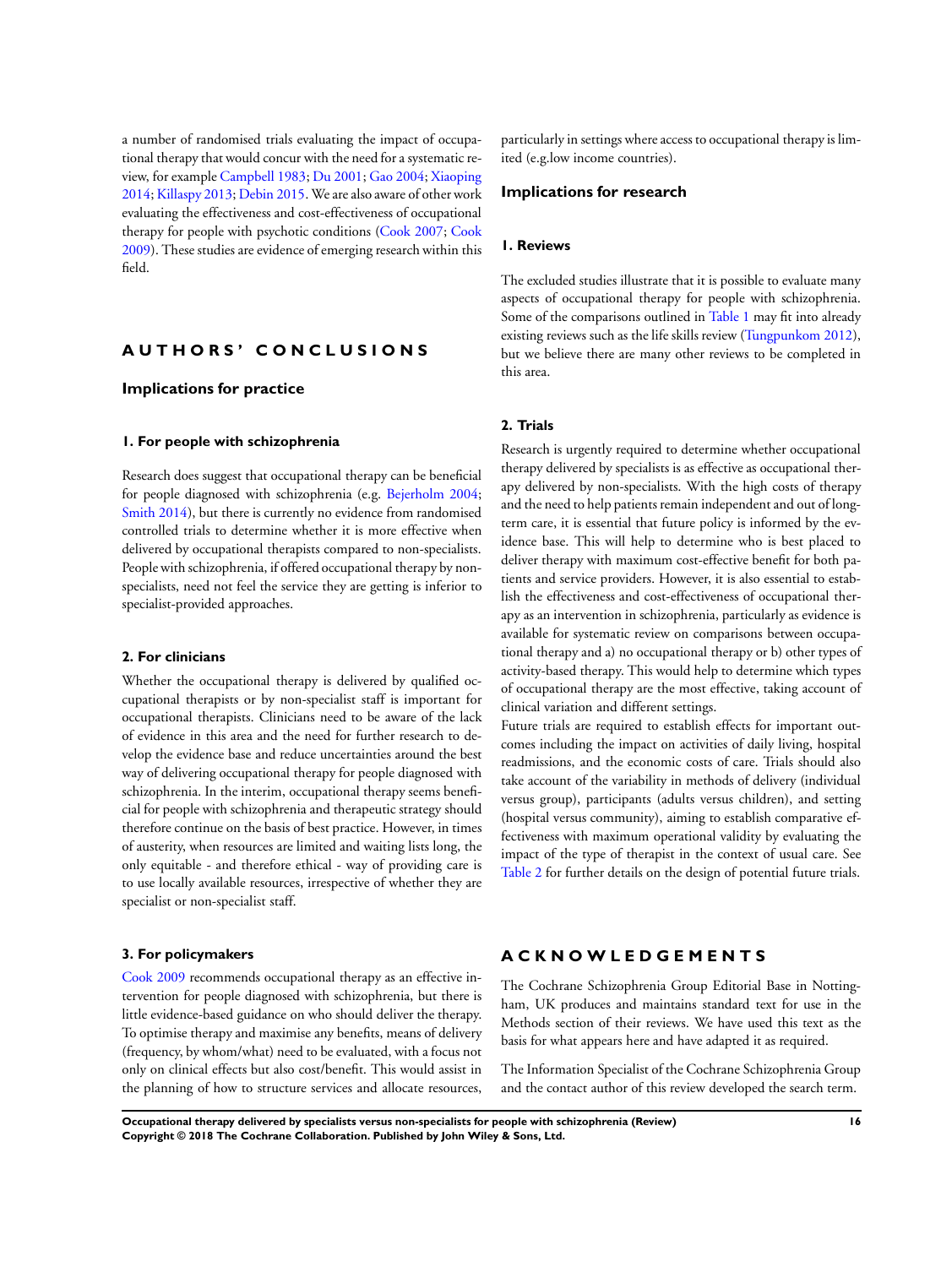<span id="page-18-0"></span>We would also like to thank Sai Zhao from Systematic Review Solutions Ltd, Yantai, China, for assisting with the translation of papers written in the Chinese language during the screening process.

We would also like to thank and acknowledge Sally Walsh and Tarek Turk for peer reviewing the protocol and the review.

## **R E F E R E N C E S**

## **References to studies excluded from this review**

#### **Anqiong 2010** *{published data only}*

An Qiong, Li Yulan. Analysis of the effect of entertainment therapy on elderly schizophrenia

#### [工娱治疗对老年精神分裂症的康复效果分析].

*Chinese Journal of Practical Medicine* 2010;**5**(27):237–8.

#### **Campbell 1983** *{published data only}*

Campbell A, McCreadie RG. Occupational therapy is effective for chronic schizophrenic day-patients. *Occupational Therapy* 1983;**2281**:327–8.

## **Chan 2007** *{published data only}*

Chan SHW, Lee SWK, Chan IWM. TRIP: a psychoeducational programme in Hong Kong for people with schizophrenia. *Occupational Therapy International* 2007;**14** (2):86–98.

## **Debin 2015** *{published data only}*

Debin Z, Jia L, Xianglai L, Ranran S. A randomized controlled study of occupational therapy on cognitive function in hospitalized schizophrenic patients. *Chinese Journal of Tropical Medicine* 2015;**15**(4):506–8.

## **Du 2001** *{published data only}*

Du HQ, Chen YM, Yu L. A controlled study of the negative symptoms of schizophrenia treated by sulpiride combined

with occupational and recreational therapy. 山东精神医学 *[Shandong Psychiatry]* 2001;**14**(1):40–2.

## **Gao 2004** *{published data only}*

Gao Y, Wang QY, Zhang XQ, Lai MD. Effect of occupational therapy on self-rated health measurement in schizophrenic patients. *Chinese Journal of Clinical Rehabilitation* 2004;**8**(18):3468–9.

## **Guofu 2013** *{published data only}*

Guofu Z. Effects of training methods based on the theory of human function on rehabilitation of schizophrenic patients. *Journal of Practical Medicine* 2013;**29**(19):3160–2.

## **Hoshii 2013** *{published data only}*

Hoshii J, Yotsumoto K, Tatsumi E, Tanaka C, Mori T, Hashimoto T. Subject-chosen activities in occupational therapy for the improvement of psychiatric symptoms of inpatients with chronic schizophrenia: a controlled trial. *Clinical Rehabilitation* 2013;**27**(7):638–45.

#### **Killaspy 2013** *{published data only}*

ISRCTN25898179. Rehabilitation Effectiveness and Activities for Life (REAL): a multicentre study of rehabilitation services and the efficacy of promoting activities for people with severe mental health problems. www.isrctn.com/ISRCTN25898179 (Date assigned 23 April 2010).

Killaspy H. Rehabilitation Effectiveness and Activities for Life (REAL): RCT phase. public.ukcrn.org.uk (Date accessed: 17 November 2011).

Killaspy H, Cook S, Mundy T, Craig T, Holloway F, Leavey G, et al. Study protocol: cluster randomised controlled trial to assess the clinical and cost effectiveness of a staff training intervention in inpatient mental health rehabilitation units in increasing service users' engagement in activities. *BMC Psychiatry* 2013;**13**:216.

<sup>∗</sup> Killaspy H, Marston L, Green N, Harrison I, Lean M, Cook S, et al. Clinical effectiveness of a staff training intervention in mental health inpatient rehabilitation units designed to increase patients' engagement in activities (the Rehabilitation Effectiveness for Activities for Life (REAL) study): single-blind, cluster-randomised controlled trial. *Lancet Psychiatry* 2015;**2**(1):38–48.

## **Ruiling 2015** *{published data only}*

Ruiling Y. Rehabilitation of inpatients with chronic schizophrenia. *Chinese Journal of Trauma and Disability Medicine* 2015;**23**(10):147–8.

## **Xiaojing 2012** *{published data only}*

Xiao-jing G, Ying-qiang Y, Da-guang Z, Jiu-ying W, Shuhua W, Lu C. A preliminary study on the rehabilitation effect of occupational rehabilitation skill training on social function of schizophrenic patients. Chinese Medical Association 10th National Symposium on Psychiatry. 2012.

## **Xiaoping 2014** *{published data only}*

Xiaoping H, Fujun W, Mian S. Effects of occupational therapy on the improvement of negative symptoms in patients with chronic schizophrenia. *Chinese Journal of Public Health Medicine* 2014;**26**(22):29–31.

## **Xiong 2013** *{published data only}*

Xiong C, Bin L, Weixia L. Comparison of the effects of two kinds of entertainment therapy on the rehabilitation of rural schizophrenia in chronic patients. *Journal of Medical Theory and Practice* 2013;**26**(3):399–401.

**Occupational therapy delivered by specialists versus non-specialists for people with schizophrenia (Review) 17 Copyright © 2018 The Cochrane Collaboration. Published by John Wiley & Sons, Ltd.**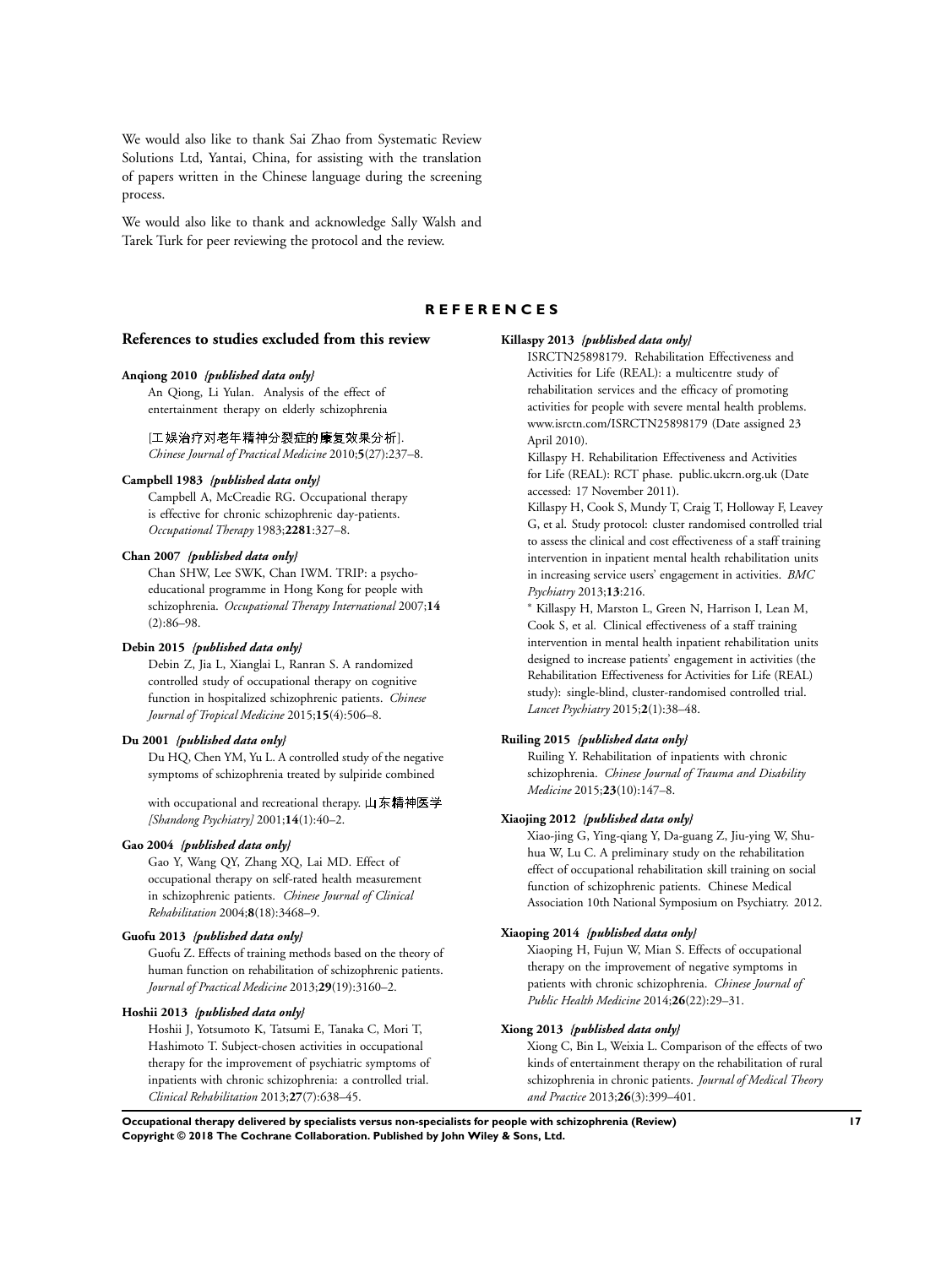## **Yanyan 2016** *{published data only}*

Yanyan Y, Fuyin Y, Wei T, Feixue Z, Yuexiao R, Liandan H. Evaluation of three-stage rehabilitation in hospitalized schizophrenic patients. *Zhejiang Preventive Medicine* 2016; **28**(01):43–4.

## **Additional references**

#### **Almerie 2015**

Almerie MQ, Okba Al Marhi M, Jawoosh M, Alsabbagh M, Matar HE, Maayan N, et al. Social skills programmes for schizophrenia. *Cochrane Database of Systematic Reviews* 2015, Issue 6. DOI: 10.1002/14651858.CD009006.pub2

## **Altman 1996**

Altman DG, Bland JM. Detecting skewness from summary information. *BMJ* 1996;**313**(7066):1200.

## **AMPS 2010**

Fisher AG, Jones KB. *Assessment of Motor and Process Skills. Vol. 1: Development, Standardization, and Administration Manual*. 7th Edition. Vol. **1**, Fort Collins: Three Star Press, 2010.

# **Andreasen 1989**

Andreasen NC. Modified Scale for the Assessment of Negative Symptoms (SANS). *British Journal of Psychiatry* 1989;**155**(7):53–8.

## **Andrews 2012**

Andrews A, Knapp M, McCrone P, Parsonage M, Trachtenberg M. Effective interventions in schizophrenia. The economic case. A report prepared for the Schizophrenia Commission. Personal Social Services Research Unit, London School of Economics and Political Science. www.lse.ac.uk/LSEHealthAndSocialCare/pdf/LSEeconomic-report-FINAL-12-Nov.pdf. London, UK, (accessed 12 August 2016).

## **APA 2013**

American Psychiatric Association. *Schizophrenia and Other Psychotic Disorders. Diagnostic and Statistical Manual of Mental Disorders (DSM-V)*. 5th Edition. Washington, DC: American Psychiatric Association, 2013.

#### **Aubin 1999**

Aubin G, Hachey R, Mercier C. Meaning of daily activities and subjective quality of life in people with severe mental illness. *Scandinavian Journal of Occupational Therapy* 1999; **6**(2):53–62.

## **Bejerholm 2004**

Bejerholm U, Eklund M. Time use and occupational performance among persons with schizophrenia. *Occupational Therapy in Mental Health* 2004;**20**(1):27–47.

#### **Birchwood 1990**

Birchwood M, Smith J, Cochrane R, Wetton S, Copestake S. The Social Functioning Scale - the development and validation of a new scale of social adjustment for use in the family intervention programme with schizophrenic patients. *British Journal of Psychiatry* 1990;**157**(6):853–9.

# **Bland 1997**

Bland JM, Kerry SM. Statistics notes. Trials randomised in clusters. *BMJ* 1997;**315**(7108):600.

#### **Boissel 1999**

Boissel JP, Cucherat M, Li W, Chatellier G, Gueyffier F, Buyse M, et al. The problem of therapeutic efficacy indices. 3. Comparison of the indices and their use [Aperçu sur la problématique des indices d'efficacité thérapeutique, 3: comparaison des indices et utilisation. Groupe d'Etude des Indices D'Efficacité]. *Therapie* 1999;**54**(4):405–11. [PUBMED: 10667106]

#### **Boutron 2008**

Boutron I, Moher D, Altman DG, Schulz K, Ravaud P, for the CONSORT group. Extending the CONSORT Statement to randomized trials of nonpharmacologic treatment: explanation and elaboration. *Annals of Internal Medicine* 2008;**148**(4):295–309. [PUBMED: 18283207]

## **Bryant 2014**

Bryant W, Fieldhouse J, Bannigan K. *Creek's Occupational Therapy and Mental Health*. 5th Edition. London: Churchill Livingstone, 2014.

#### **Bustillo 2000**

Bustillo J, Keith SJ, Lauriello J. *Kaplan and Sadock's Comprehensive Book of Psychiatry*. Philadelphia: Lippincott Williams & Wilkins, 2000.

#### **Carpenter 1994**

Carpenter WT Jr, Buchanan RW. Schizophrenia. *New England Journal of Medicine* 1994;**330**(10):681–90.

#### **Chan 2013**

Chan A, Tetzlaff JM, Altman DG, Laupacis A, Gøtzsche,

PC, Krlež a-Jerić K, et al. SPIRIT 2013 Statement: defining standard protocol items for clinical trials. *Annals of Internal Medicine* 2013;**158**(3):200–7. DOI: 10.7326/ 0003-4819-158-3-201302050-00583

#### **Cook 2007**

Cook S, Birrell M. Defining an occupational therapy intervention for people with psychosis. *British Journal of Occupational Therapy* 2007;**70**(3):96–106.

#### **Cook 2009**

Cook S, Chambers E, Coleman JH. Occupational therapy for people with psychotic conditions in community settings: a pilot randomized controlled trial. *Clinical Rehabilitation* 2009;**23**(1):40–52.

## **COT 2006**

College of Occupational Therapists. Recovering ordinary lives. The strategy for occupational therapy in mental health services 2007-2017. A vision for the next ten years. www.cot.co.uk/sites/default/files/publications/public/ROL-Vision-2010.pdf (accessed 12 August 2016).

#### **Creek 2003**

Creek J. Occupational therapy defined as a complex intervention. www.cot.co.uk/publication/publications/ occupational-therapy-defined-complex-intervention. London: College of Occupational Therapists, (accessed 12 August 2016).

**Occupational therapy delivered by specialists versus non-specialists for people with schizophrenia (Review) 18 Copyright © 2018 The Cochrane Collaboration. Published by John Wiley & Sons, Ltd.**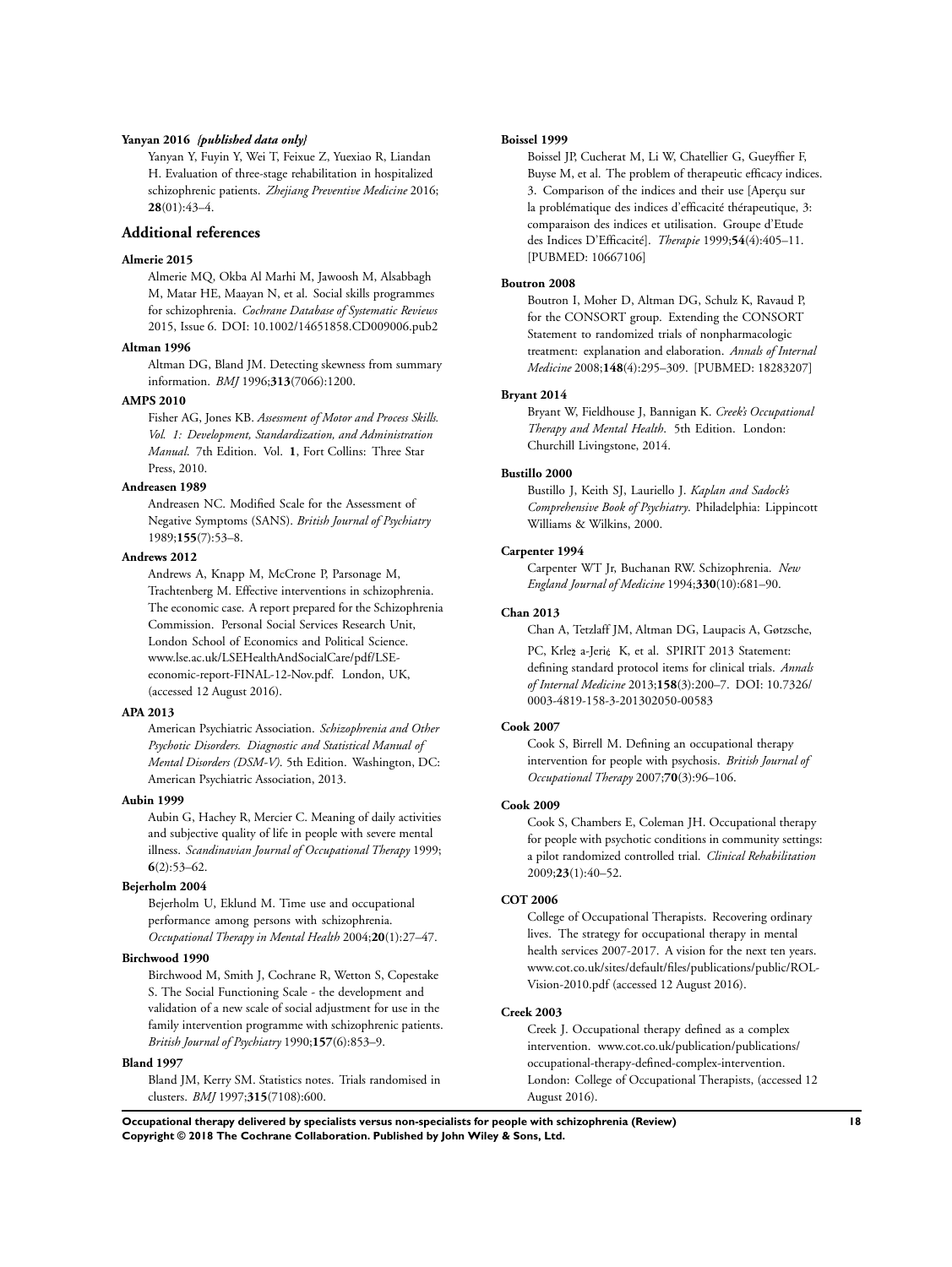#### **Creek 2005**

Creek J, Ilott I, Cook S, Munday C. Valuing occupational therapy as a complex intervention. *British Journal of Occupational Therapy* 2005;**68**(6):281–4.

#### **Deeks 2000**

Deeks J. Issues in the selection for meta-analyses of binary data. The 8th International Cochrane Colloquium; 2000 Oct 25-28; Cape Town. Cape Town: The Cochrane Collaboration, 2000.

#### **Deeks 2011**

Deeks JJ, Higgins JPT, Altman DG (editors). Chapter 9: Analysing data and undertaking meta-analyses. In: Higgins JPT, Green S (editors). Cochrane Handbook for Systematic Reviews of Interventions Version 5.1.0 (updated March 2011). The Cochrane Collaboration, 2011. Available from handbook.cochrane.org.

## **Divine 1992**

Divine GW, Brown JT, Frazier LM. The unit of analysis error in studies about physicians' patient care behavior. *Journal of General Internal Medicine* 1992;**7**(6):623–9.

## **Donner 2002**

Donner A, Klar N. Issues in the meta-analysis of cluster randomized trials. *Statistics in Medicine* 2002;**21**(19): 2971–80.

## **Egger 1997**

Egger M, Davey Smith G, Schneider M, Minder C. Bias in meta-analysis detected by a simple, graphical test. *BMJ* 1997;**315**(7109):629–34.

## **Elbourne 2002**

Elbourne D, Altman DG, Higgins JPT, Curtina F, Worthington HV, Vaile A. Meta-analyses involving crossover trials: methodological issues. *International Journal of Epidemiology* 2002;**31**(1):140–9.

## **EuroQol Group 1990**

EuroQol Group. EuroQol - a new facility for the measurement of health-related quality of life. *Health Policy* 1990;**16**(3):199–208.

#### **Fioravanti 2005**

Fioravanti M, Carlone O, Vitale B, Cinti ME, Clare L. A meta-analysis of cognitive deficits in adults with a diagnosis of schizophrenia. *Neuropsychology Review* 2005;**15**(2): 73–95.

## **Furukawa 2006**

Furukawa TA, Barbui C, Cipriani A, Brambilla P, Watanabe N. Imputing missing standard deviations in meta-analyses can provide accurate results. *Journal of Clinical Epidemiology* 2006;**59**(1):7–10.

## **Guhne 2015**

Gühne U, Weinmann S, Arnold K, Becker T, Riedel-Heller SG. S3 guideline on psychosocial therapies in severe mental illness: evidence and recommendations. *European Archives of Psychiatry and Clinical Neuroscience* 2015;**265**(3):173–88. DOI: 10.1007/s00406-014-0558-9; PUBMED: 25384674

#### **Gulliford 1999**

Gulliford MC, Ukoumunne OC, Chinn S. Components of variance and intraclass correlations for the design of community-based surveys and intervention studies: data from the Health Survey for England 1994. *American Journal of Epidemiology* 1999;**149**(9):876–83.

#### **Higgins 2003**

Higgins JP, Thompson SG, Deeks JJ, Altman DG. Measuring inconsistency in meta-analyses. *BMJ* 2003;**327** (7414):557–60.

#### **Higgins 2011a**

Higgins JPT, Green S (editors). Chapter 7: Selecting studies and collecting data. In: Higgins JPT, Green S (editors). Cochrane Handbook for Systematic Reviews of Interventions Version 5.1.0 (updated March 2011). The Cochrane Collaboration, 2011. Available from handbook.cochrane.org.

## **Higgins 2011b**

Higgins JPT, Altman DG, Sterne JAC (editors). Chapter 8: Assessing risk of bias in included studies. In: Higgins JPT, Green S (editors). Cochrane Handbook for Systematic Reviews of Interventions Version 5.1.0 (updated March 2011). The Cochrane Collaboration, 2011. Available from handbook.cochrane.org.

## **Hutton 2009**

Hutton JL. Number needed to treat and number needed to harm are not the best way to report and assess the results of randomised clinical trials. *British Journal of Haematology* 2009;**146**(1):27–30.

## **Kay 1986**

Kay SR, Opler LA, Fiszbein A. *Positive and Negative Syndrome Scale (PANSS) Manual*. North Tonawanda, NY: Multi-Health Systems, 1986.

#### **Kielhofner 2008**

Kielhofner G. *A Model of Human Occupation: Theory and Application*. 4th Edition. Baltimore: Williams and Wilkins, 2008.

## **Law 2005**

Law M, Baptiste S, Carswell A, McColl MA, Polatajko HJ, Pollock N. *Canadian Occupational Performance Measure*. 4th Edition. Ottawa: CAOT Publications ACE, 2005.

#### **Leon 2006**

Leon AC, Mallinckrodt CH, Chuang-Stein C, Archibald DG, Archer GE, Chartier K. Attrition in randomized controlled clinical trials: methodological issues in psychopharmacology. *Biological Psychiatry* 2006;**59**(11): 1001–5. [PUBMED: 16905632]

#### **Leucht 2005a**

Leucht S, Kane JM, Kissling W, Hamann J, Etschel E, Engel R. Clinical implications of Brief Psychiatric Rating Scale scores. *British Journal of Psychiatry* 2005;**187**:366–71. [PUBMED: 16199797]

**Occupational therapy delivered by specialists versus non-specialists for people with schizophrenia (Review) 19 Copyright © 2018 The Cochrane Collaboration. Published by John Wiley & Sons, Ltd.**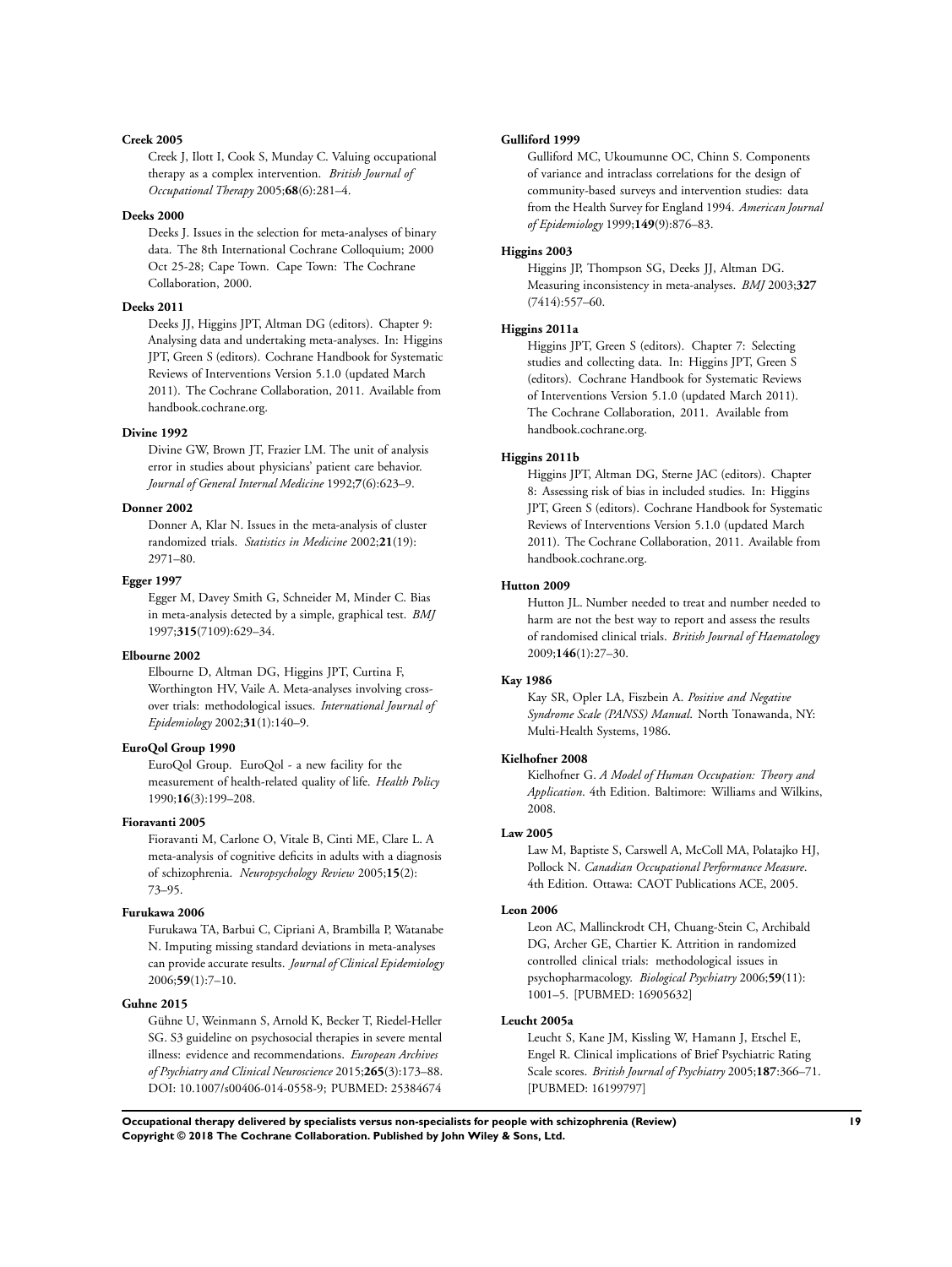#### **Leucht 2005b**

Leucht S, Kane JM, Kissling W, Hamann J, Etschel E, Engel RR. What does the PANSS mean?. *Schizophrenia Research* 2005;**79**(2-3):231–8. [PUBMED: 15982856]

## **Loudon 2015**

Loudon K, Treweek S, Sullivan F, Donnan P, Thorpe KE, Zwarenstein M. The PRECIS-2 tool: designing trials that are fit for purpose. *BMJ* 2015;**350**:h2147. DOI: 10.1136/ bmj.h2147

#### **Mairs 2004**

Mairs H, Bradshaw T. Life skills training in schizophrenia. *Biritish Journal of Occupational Therapy* 2004;**67**(5):217–24.

## **Mangalore 2007**

Mangalore R, Knapp R. Cost of schizophrenia in England. *Journal of Mental Health Policy and Economics* 2007;**10**(1): 23–41.

## **Marshall 2000**

Marshall M, Lockwood A, Bradley C, Adams C, Joy C, Fenton M. Unpublished rating scales: a major source of bias in randomised controlled trials of treatments for schizophrenia. *British Journal of Psychiatry* 2000;**176**: 249–52.

## **Marwaha 2007**

Marwaha S, Johnson S, Bebbington P, Stafford M, Angermeyer MC, Brugha T, et al. Rates and correlates of employment in people with schizophrenia in the UK, France and Germany. *British Journal of Psychiatry* 2007; **191**:30–7.

#### **McGrath 2008**

McGrath J, Saha S, Chant D, Welham J. Schizophrenia: a concise overview of incidence, prevalence, and mortality. *Epidemiologic Reviews* 2008;**30**:67–76.

## **McGrath 2009**

McGrath JJ, Susser ES. New directions in the epidemiology of schizophrenia. *Medical Journal of Australia* 2009;**190** (Suppl 4):S7–9.

## **Murray 2013**

Murray CJ, Richards MA, Newton JN, Fenton KA, Anderson HR, Atkinson C, et al. UK health performance: findings of the Global Burden of Disease Study 2010. *Lancet* 2013;**381**(9871):997–1020.

## **Nagle 2002**

Nagle S, Cook J, Polatajko H. I'm doing as much as I can: occupational choices of persons with mental illness. *Journal of Occupational Science* 2002;**9**(2):72–81.

## **NICE 2014**

National Institute for Health and Care Excellence (NICE). Psychosis and schizophrenia in adults: full guideline. guidance.nice.org.uk/CG178/Guidance/pdf/English (accessed 12 October 2015).

## **NIMH 2014**

National Institute of Mental Health. Schizophrenia. www.nimh.nih.gov/health/topics/schizophrenia/ index.shtml (accessed 1 October 2015).

#### **Overall 1962**

Overall JE, Gorham DR. The brief psychiatric rating scale. *Psychological Reports* 1962;**10**:799–812.

#### **Overall 1988**

Overall JE, Gorham DR. The Brief Psychiatric Rating Scale (BPRS): recent developments in ascertainment and scaling. *Psychopharmacology Bulletin* 1988;**24**:97–9.

#### **Parkinson 2006**

Parkinson S, Forsyth K, Kielhofner G. *The Model of Human Occupation Screening Tool (Version 2.0)*. Chicago: Model of Human Occupation Clearinghouse, University of Illinois at Chicago, 2006.

## **Saraswat 2006**

Saraswat N, Rao K, Subbakrishna DK, Gangadhar BN. The Social Occupational Functioning Scale (SOFS): a brief measure of functional status in persons with schizophrenia. *Schizophrenia Research* 2006;**81**(2-3):301–9.

#### **Schünemann 2011**

Schünemann HJ, Oxman AD, Vist GE, Higgins JPT, Deeks JJ, Glasziou P, et al. Chapter 12: Interpreting results and drawing conclusions. In Higgins JPT, Green S (editors). Cochrane Handbook for Systematic Reviews of Interventions Version 5.1.0 (updated March 2011). The Cochrane Collaboration, 2011. Available from handbook.cochrane.org.

#### **Shokraneh 2017**

Shokraneh F, Adams CE. Study-based registers of randomized controlled trials: starting a systematic review with data extraction or meta-analysis. *BioImpacts* 2017;**7** (4):209–17. DOI: 10.15171/bi.2017.25

## **Shokraneh 2018**

Shokraneh F, Adams CE. Gallstone, snake venom and witchcraft for schizophrenia: the challenges of classifying [schizophrenia] trials. *Evidence-Based Medicine* 2018;**23** (Suppl 1):A18. DOI: 10.1136/bmjebm-2018-111024.36

## **Smith 2014**

Smith R, De Witt P, Franzen D, Pillay M, Wolfe N, Davies C. Occupational performance factors perceived to influence the readmission of mental health care users diagnosed with schizophrenia. *South Africa Journal of Occupational Therapy* 2014;**44**(1):51–6.

## **Sterne 2011**

Sterne JAC, Egger M, Moher D (editors). Chapter 10: Addressing reporting biases. In: Higgins JPT, Green S (editors). Cochrane Handbook for Systematic Reviews of Interventions Version 5.1.0 (updated March 2011). The Cochrane Collaboration, 2011. Available from handbook.cochrane.org.

#### **Tungpunkom 2012**

Tungpunkom P, Maayan N, Soares-Weiser K. Life skills programmes for chronic mental illnesses. *Cochrane Database of Systematic Reviews* 2012, Issue 1. DOI: 10.1002/ 14651858.CD000381.pub3

**Occupational therapy delivered by specialists versus non-specialists for people with schizophrenia (Review) 20 Copyright © 2018 The Cochrane Collaboration. Published by John Wiley & Sons, Ltd.**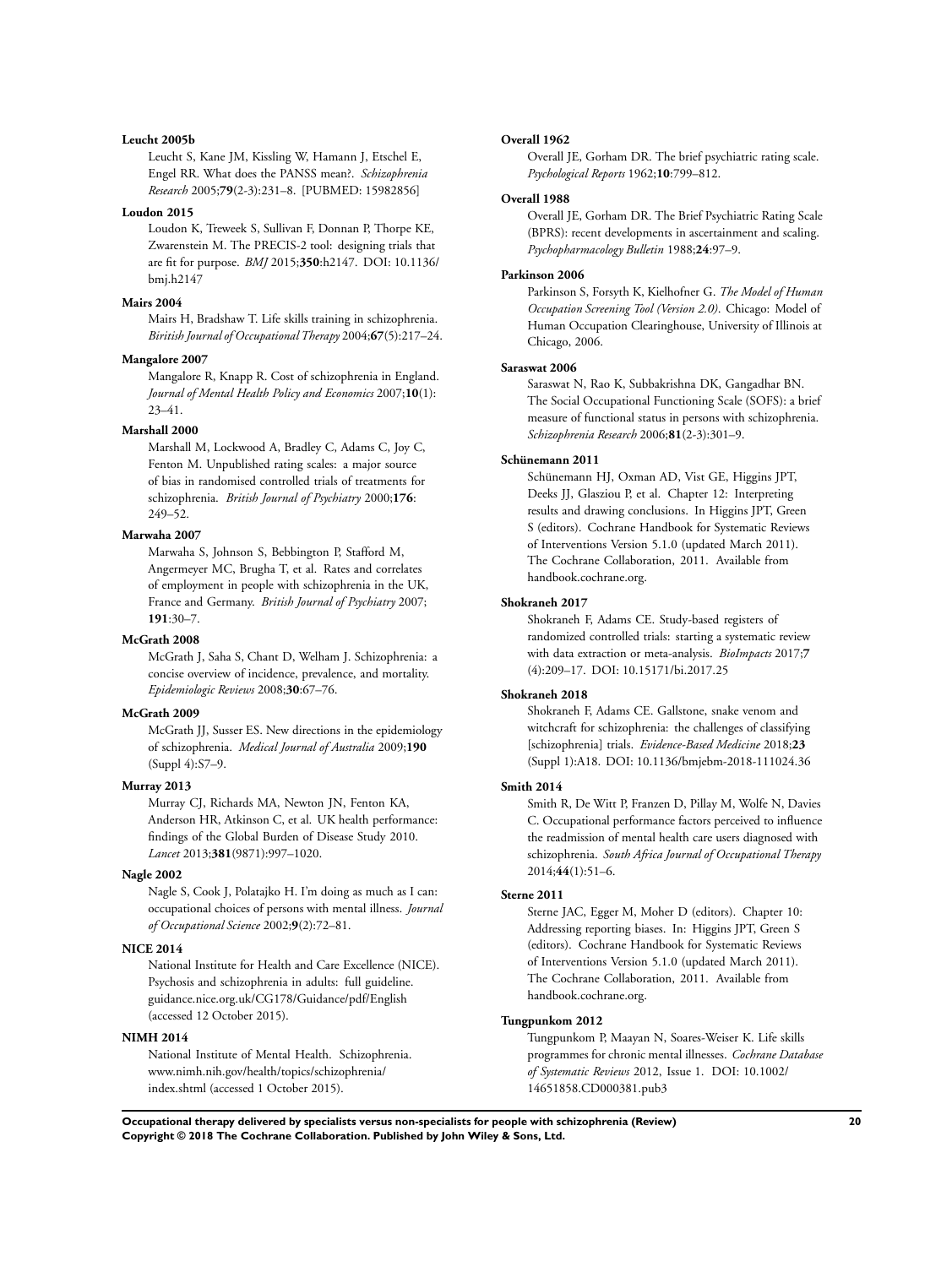## **Ukoumunne 1999**

Ukoumunne OC, Gulliford MC, Chinn S, Sterne JAC, Burney PGJ. Methods for evaluating area-wide and organisation-based intervention in health and health care: a systematic review. *Health Technology Assessment* 1999;**3**(5): 1–75.

## **Urlic 2010**

Urlic K, Lentin P. Exploration of the occupations of people with schizophrenia. *Australian Occupational Therapy Journal* 2010;**57**(5):310–7.

## **WFOT 2010**

World Federation of Occupational Therapists Council. Statement on occupational therapy. www.wfot.org/Portals/0/PDF/STATEMENT%20ON%20 OCCUPATIONAL%20THERAPY%20300811.pdf (accessed 12 August 2016).

## **Whiteford 2013**

Whiteford HA, Degenhardt L, Rehm J, Baxter AJ, Ferrari AJ, Erskine HE, et al. Global burden of disease attributable to mental and substance use disorders: findings from the Global Burden of Disease Study 2010. *Lancet* 2013;**382** (9904):1575–86.

## **WHO 2015**

World Health Organization. Mental health: schizophrenia. www.who.int/mental health/management/schizophrenia/ en/ (accessed 12 August 2016).

#### **Xia 2009**

Xia J, Adams CE, Bhagat N, Bhagat V, Bhoopathi P, El-Sayeh H, et al. Loss to outcomes stakeholder survey: the LOSS study. *Psychiatric Bulletin* 2009;**33**(7):254–7.

∗ *Indicates the major publication for the study*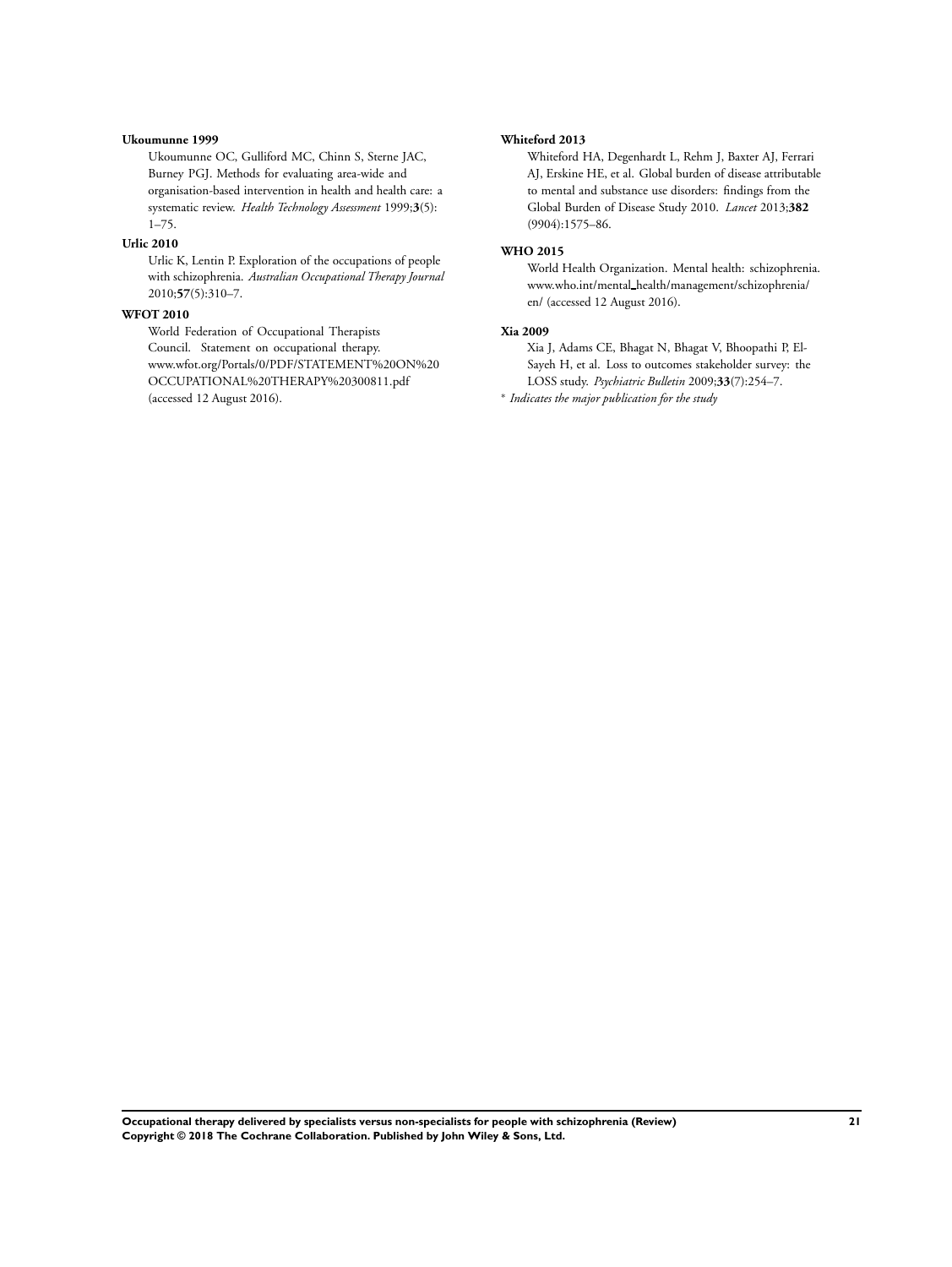# <span id="page-23-0"></span>**CHARACTERISTICS OF STUDIES**

# **Characteristics of excluded studies** *[ordered by study ID]*

| Study             | Reason for exclusion                                                                                                                                                                                                                                                                                         |
|-------------------|--------------------------------------------------------------------------------------------------------------------------------------------------------------------------------------------------------------------------------------------------------------------------------------------------------------|
| Angiong 2010      | Allocation: unclear<br>Participants: people with senile schizophrenia<br>Intervention: recreational therapy<br>Reason for exclusion: does not compare interventions delivered by occupational therapists vs those delivered by<br>others                                                                     |
| Campbell 1983     | Allocation: randomised<br>Participants: people with schizophrenia<br>Intervention: occupational therapy vs no occupational therapy<br>Reason for exclusion: does not compare interventions delivered by occupational therapists vs those delivered by<br>others                                              |
| <b>Chan 2007</b>  | Allocation: randomised<br>Participants: people with schizophrenia<br>Intervention: Transforming Relapse and Instilling Prosperity (TRIP) programme vs ward occupational therapy<br>Reason for exclusion: does not compare interventions delivered by occupational therapists vs those delivered by<br>others |
| <b>Debin 2015</b> | Allocation: randomised<br>Participants: people with schizophrenia<br>Intervention: occupational therapy vs phytotherapy<br>Reason for exclusion: does not compare interventions delivered by occupational therapists vs those delivered by<br>others                                                         |
| Du 2001           | Allocation: randomised<br>Participants: people with schizophrenia<br>Intervention: sulpiride plus occupational therapy vs occupational therapy alone<br>Reason for exclusion: does not compare interventions delivered by occupational therapists vs those delivered by<br>others                            |
| Gao 2004          | Allocation: randomised<br>Participants: people with schizophrenia<br>Intervention: occupational therapy vs no occupational therapy<br>Reason for exclusion: does not compare interventions delivered by occupational therapists vs those delivered by<br>others                                              |
| Guofu 2013        | Allocation: randomised<br>Participants: people with schizophrenia<br>Intervention: Mode of Human Occupation (MOHO)-informed rehabilitation training vs routine treatment<br>Reason for exclusion: does not compare interventions delivered by occupational therapists vs those delivered by<br>others        |

**Occupational therapy delivered by specialists versus non-specialists for people with schizophrenia (Review) 22 Copyright © 2018 The Cochrane Collaboration. Published by John Wiley & Sons, Ltd.**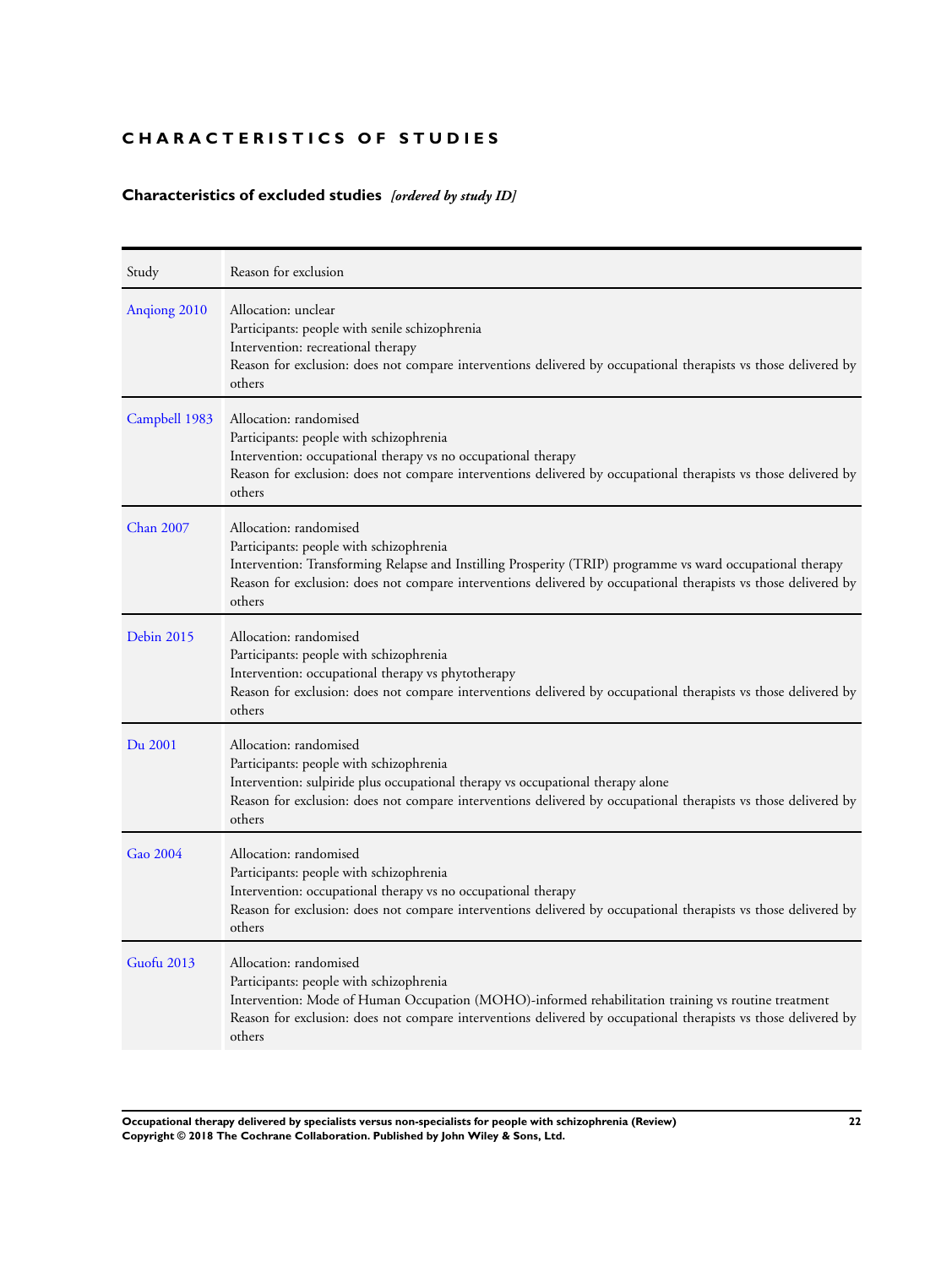(*Continued)*

| Hoshii 2013       | Allocation: quasi-randomised (odd vs even number list)<br>Participants: people with schizophrenia<br>Intervention: participant-chosen activities vs occupational therapist-chosen activities<br>Reason for exclusion: does not compare interventions delivered by occupational therapists vs those delivered by<br>others |
|-------------------|---------------------------------------------------------------------------------------------------------------------------------------------------------------------------------------------------------------------------------------------------------------------------------------------------------------------------|
| Killaspy 2013     | Allocation: randomised<br>Participants: people with mental health problems<br>Intervention: staff training programme to increase patient engagement in activities vs standard care<br>Reason for exclusion: does not compare interventions delivered by occupational therapists vs those delivered by<br>others           |
| Ruiling 2015      | Allocation: randomised<br>Participants: people with schizophrenia<br>Intervention: agrotherapy vs no agrotherapy<br>Reason for exclusion: does not compare interventions delivered by occupational therapists vs those delivered by<br>others                                                                             |
| Xiaojing 2012     | Allocation: randomised<br>Participants: people with schizophrenia<br>Intervention: occupational rehabilitation vs no rehabilitation<br>Reason for exclusion: does not compare interventions delivered by occupational therapists vs those delivered by<br>others                                                          |
| Xiaoping 2014     | Allocation: randomised<br>Participants: people with schizophrenia<br>Intervention: occupational therapy vs conventional drug therapy<br>Reason for exclusion: does not compare interventions delivered by occupational therapists vs those delivered by<br>others                                                         |
| <b>Xiong 2013</b> | Allocation: randomised<br>Participants: people with schizophrenia<br>Intervention: outdoor treatment vs manual treatment<br>Reason for exclusion: does not compare interventions delivered by occupational therapists vs those delivered by<br>others                                                                     |
| Yanyan 2016       | Allocation: randomised<br>Participants: people with schizophrenia<br>Intervention: 3-level rehabilitation work therapy vs general work-entertainment therapy<br>Reason for exclusion: does not compare interventions delivered by occupational therapists vs those delivered by<br>others                                 |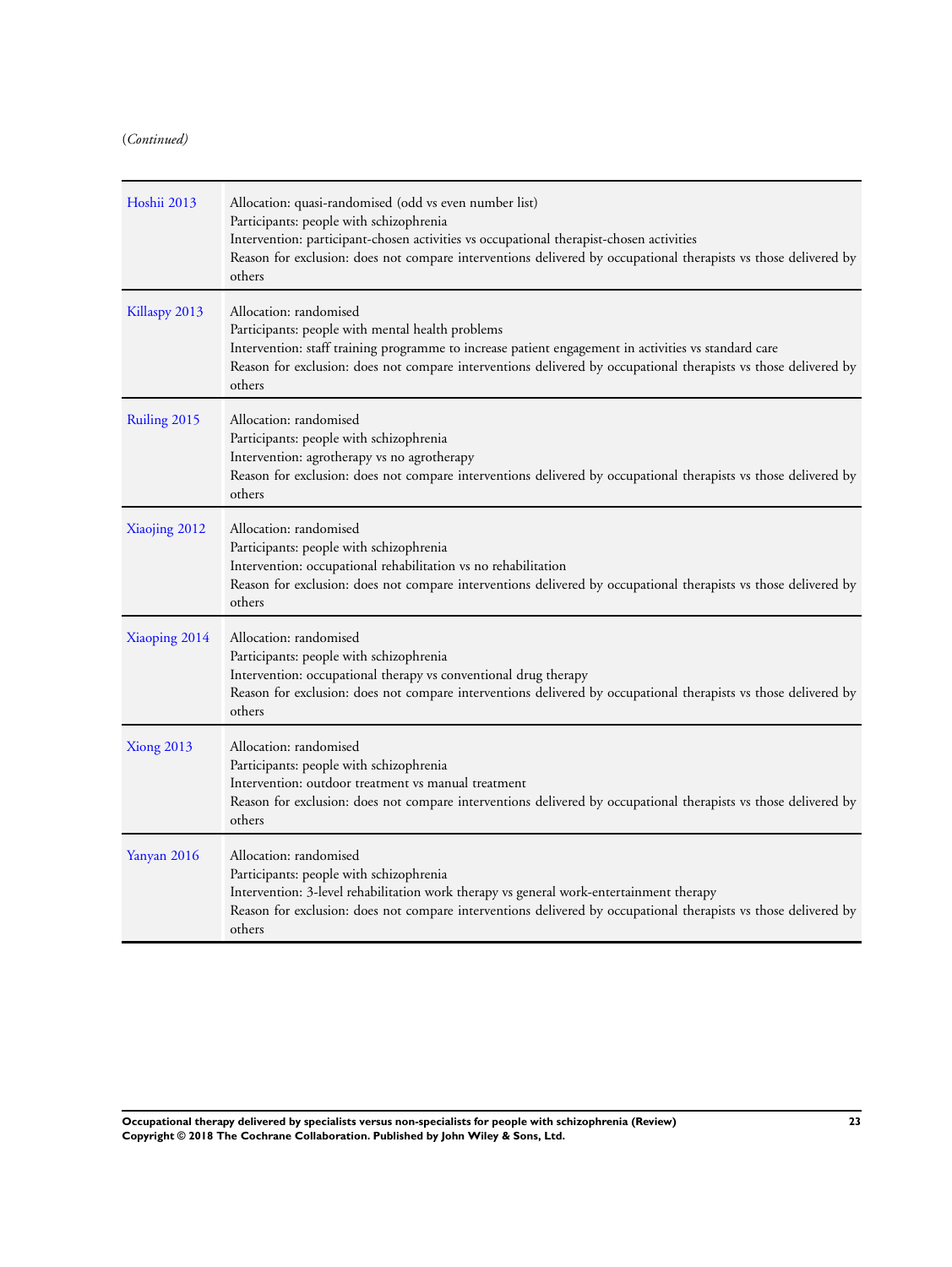# <span id="page-25-0"></span>**A D D I T I O N A L T A B L E S**

# **Table 1. Reviews suggested by excluded studies**

|                                                             | Intervention #1                                                                          | Intervention #2                                                      |  |  |
|-------------------------------------------------------------|------------------------------------------------------------------------------------------|----------------------------------------------------------------------|--|--|
| Absolute effects                                            |                                                                                          |                                                                      |  |  |
| Occupational therapy                                        |                                                                                          |                                                                      |  |  |
| Campbell 1983, Gao 2004 Xiaoping 2014* Occupational therapy |                                                                                          | No occupational therapy                                              |  |  |
| Occupational therapy-mediated treatment                     |                                                                                          |                                                                      |  |  |
| Killaspy 2013                                               | Staff training programme to increase pa- Standard care<br>tient engagement in activities |                                                                      |  |  |
| Other occupational-related comparisons                      |                                                                                          |                                                                      |  |  |
| Angiong 2010**                                              | Recreational therapy                                                                     | Usual care                                                           |  |  |
| Ruiling 2015                                                | Agrotherapy                                                                              |                                                                      |  |  |
| Guofu 2013                                                  | Mode of Human Occupation (MOHO)-<br>informed rehabilitation training                     |                                                                      |  |  |
| Xiaojing 2012                                               | Occupational rehabilitation                                                              |                                                                      |  |  |
| Comparative effects                                         |                                                                                          |                                                                      |  |  |
| Occupational therapy                                        |                                                                                          |                                                                      |  |  |
| <b>Chan 2007</b>                                            | Ward occupational therapy                                                                | Transforming Relapse and Instilling Pros-<br>perity (TRIP) programme |  |  |
| Debin 2015                                                  | Occupational therapy                                                                     | Phytotherapy                                                         |  |  |
| Supplementation of occupational therapy                     |                                                                                          |                                                                      |  |  |
| Du 2001                                                     | Sulpiride plus occupational therapy                                                      | Occupational therapy alone                                           |  |  |
| Occupational therapist-mediated treatments                  |                                                                                          |                                                                      |  |  |
| Hoshii 2013                                                 | Occupational therapist-chosen activities                                                 | Participant-chosen activities                                        |  |  |
| Other occupational-related comparisons                      |                                                                                          |                                                                      |  |  |
| <b>Xiong 2013</b>                                           | Outdoor treatment                                                                        | Manual treatment                                                     |  |  |
| Yanyan 2016                                                 | 3-level rehabilitation work therapy                                                      | General work-entertainment therapy                                   |  |  |

**Occupational therapy delivered by specialists versus non-specialists for people with schizophrenia (Review) 24 Copyright © 2018 The Cochrane Collaboration. Published by John Wiley & Sons, Ltd.**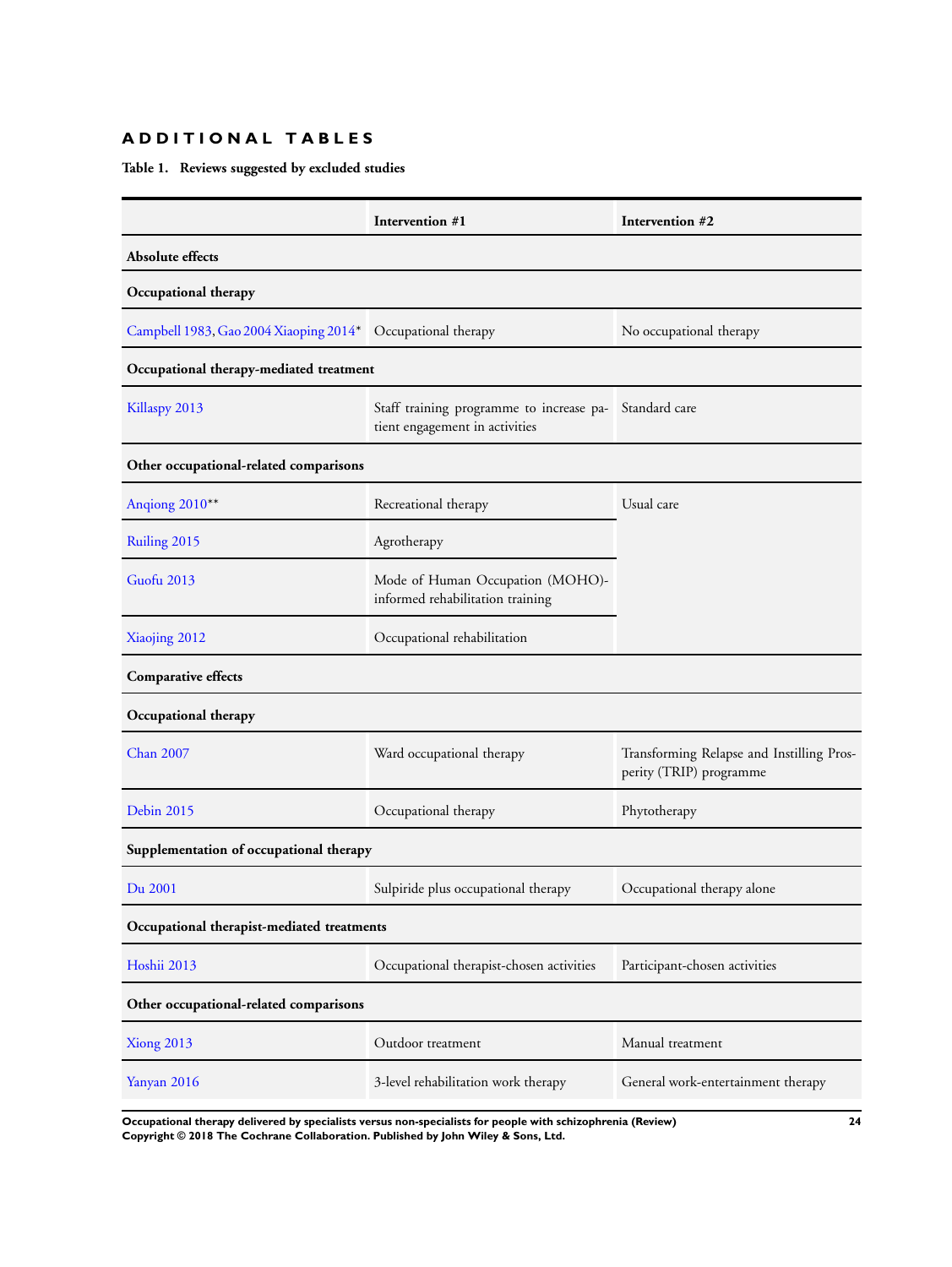## <span id="page-26-0"></span>**Table 1. Reviews suggested by excluded studies** (*Continued)*

\*We think it likely that both groups received the usual care of antipsychotic medications \*\*Schizophrenia of old age

# **Table 2. Design of future trials**

| Methods       | Allocation: randomised - clearly described generation of sequence and concealment of allocation<br>Blinding: not possible as both participants and therapists know who is delivering the intervention, but outcome<br>assessors should be independent and blinded to group allocation<br>Duration: 3 months minimum                                                                                                                                                                                                                                                                |
|---------------|------------------------------------------------------------------------------------------------------------------------------------------------------------------------------------------------------------------------------------------------------------------------------------------------------------------------------------------------------------------------------------------------------------------------------------------------------------------------------------------------------------------------------------------------------------------------------------|
| Setting       | Hospital or community                                                                                                                                                                                                                                                                                                                                                                                                                                                                                                                                                              |
| Participants  | Diagnosis: schizophrenia (operational criteria)<br>$N = 300*$<br>Age: children ( $\leq$ 18 years) or adults (> 18 years), or both using stratified randomisation to ensure balanced distribution<br>and sample size calculation adjusted accordingly<br>Gender: both<br>History: any                                                                                                                                                                                                                                                                                               |
| Interventions | 1. Occupational therapy delivered by occupational therapists. $N = 150$<br>2. Occupational therapy delivered by non-specialists. $N = 150$<br>The occupational therapy should be delivered either at the individual or group level but not both unless they are<br>equally distributed between groups, taken into account in the analyses, and power calculations for study sample sizes<br>adjusted accordingly<br>To maintain relevance for practice, concomitant therapies such as pharmacotherapy should be permitted providing<br>they are equally distributed between groups |
| Outcomes      | Activities of daily living - proportion with clinical important change**<br>Clinical global state - relapse**<br>Service utilisation outcomes - hospital admission**<br>Extrapyramidal adverse effects**<br>Economic outcomes - incremental cost-effectiveness ratio                                                                                                                                                                                                                                                                                                               |
| <b>Notes</b>  | Study designs should follow Standard Protocol Items: Recommendations for Interventional Trials (SPIRIT) guide-<br>lines for the development of trial protocols (Chan 2013); CONSORT guidelines for the design of trials of non-<br>pharmacological interventions (Boutron 2008); and Pragmatic Explanatory Continuum Indicator Summary (PRE-<br>CIS-2) guidelines for the design of trials that are fit for purpose (Loudon 2015), as appropriate.                                                                                                                                 |

\*The number of participants needed to gain sufficient power to identify a 10% difference between groups for the primary outcome depends on the specific primary outcome selected and its prevalence/magnitude. N = 300 is the approximate size of study to detect a 10% difference in improvement with 80% certainty.

\*\*Primary outcome